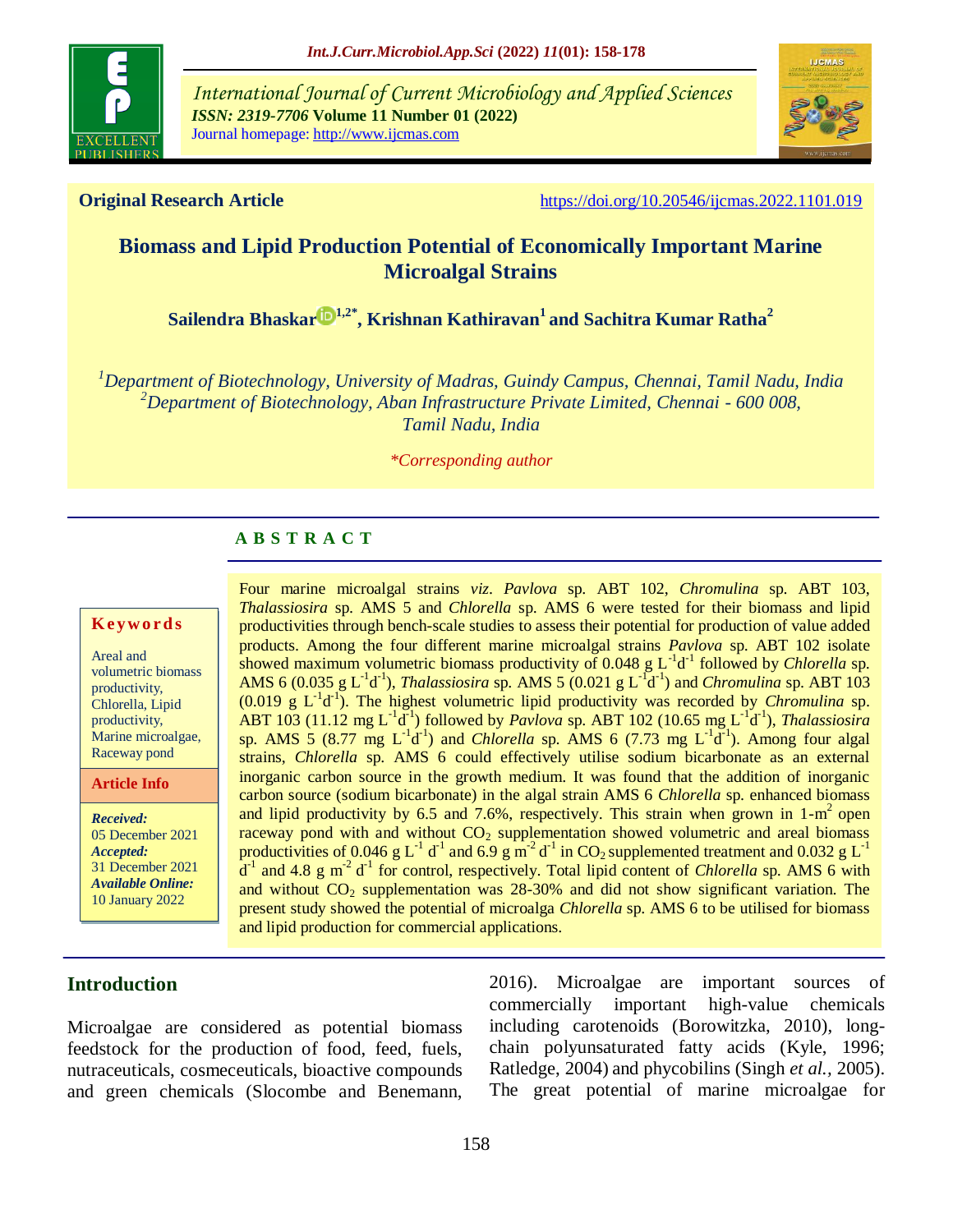applications, as such or as extracts, in areas so diverse as human nutrition and feed in aquaculture, as biofertilisers and in treatment of effluents, as antiinflammatory, antiallergic and analgesic agents, among others, have been extensively reported (de Jesus Raposo *et al.,* 2013).

Many researchers have attempted to develop commercial products from microalgae as a source of lipids and carotenoids. Venkataraman *et al.,* advocated the use of microalgae as a source of single-cell protein (Venkataraman *et al.,* 1977). *Chlorella* and *Spirulina* arepopular health foods in Japan, Taiwan and Mexico and they were perhaps the first commercialised microalgal strains (Soong, 1980). This was followed in the 1980s by the commercialisation of β-carotene production from *Dunaliella salina* (Borowitzka, 2010; Borowitzka, 1989) astaxanthin from *Haematococcus pluvialis* in the1990s (Lorenz and Cysewski, 2000) and Docosahexaenoic acid DHA from *Crypthecodinium cohnii* (Kyle, 1996).

Microalgae constitute an important source of bioactive compounds used in a variety of nutraceutical and pharmaceutical applications. Among them, the omega-3 long-chain polyunsaturated fatty acids (*n*-3 LC-PUFA), such as Eicosapentaenoic acid (EPA, 20:5 *n*-3), and Docosahexaenoic (DHA, 22:6 *n*-3) acid, are known for their beneficial effects on human and animal health. As of today, *n*-3 LC-PUFAs are mainly obtained from marine fish oils. While microalgae synthesize *n*-3 LC-PUFA, fish usually obtain EPA from microalgae *via* bioaccumulation through the food chain, which increases the susceptibility to contamination of fish-derived omega3 and 6 fatty acids by pollutants such as heavy metals. In view of growing awareness about environment and health, the market for pure vegetarian source of food, feed and biomaterials is showing exponential growth in recent times. Apart from plants, algae are potential vegetarian and eco-friendly sources of high value lipids, proteins and carbohydrates. In addition to nutrients, marine algal strains are also rich in various valuable bioactive compounds<sup>6</sup>. Considering the above the present investigation was aimed at identifying and selecting potential marine microalgal strains for biomass and lipid production based on bench-scale and open raceway pond growth studies.

## **Materials and Methods**

#### **Microalgae strains and media**

Marine microalgal strains of *Pavlova* sp. ABT 102, *Chromulina* sp. ABT 103, *Thalassiosira* sp. AMS 5 and *Chlorella* sp. AMS 6 (Fig 1) were obtained from algal germplasm collections facility of Biotechnology division of Aban Group in Chennai, Tamil Nadu, India. Cultures were maintained in the standard growth media and growth studies were carried out for *Pavlova* sp. and *Chromulina* sp. in F/2 medium (without silicate), under laboratory conditions. The F/2 medium<sup>11</sup>composition (mg  $L^{-1}$ ) without silicate was as follows  $-NaNO<sub>3</sub> - 75$ ;  $NaH<sub>2</sub>PO<sub>4</sub>·H<sub>2</sub>O-5$ ; Fe EDTA- 5; Thiamine – 0.1; Vitamin  $B_{12} - 0.5$ ; Biotin – 0.1; ZnSO<sub>4</sub>·7H<sub>2</sub>O -0.022; MnCl<sub>2</sub>·4H<sub>2</sub>O - 0.180; CuSO<sub>4</sub>·5H<sub>2</sub>O - 0.0098;  $CoCl<sub>2</sub>.6H<sub>2</sub>O - 0.010$ ;  $Na<sub>2</sub>MoO<sub>4</sub>.2H<sub>2</sub>O - 0.006$ ; Seawater – 1L.

Growth studies on *Thalassiosira* sp. was conducted in F/2 medium with the same composition mentioned above along with silicate  $(Na_2SiO_3.9H_2O)$ -30 mg/L) supplementation. Growth studies on *Chlorella* sp. were carried out in BG-11 medium prepared with seawater. The medium composition  $(gL^{-1})$  as follows: NaNO<sub>3</sub> -1.5; CaCl<sub>2</sub>.2H<sub>2</sub>O – 0.036; Ferric ammonium citrate –  $0.012$ ; Na<sub>2</sub>EDTA.2H<sub>2</sub>O – 0.001;  $K_2HPO_4 - 0.04$ ;  $MgSO_4.7H_2O - 0.075$ ;  $Na<sub>2</sub>CO<sub>3</sub> -0.02$ ; Trace metal solution 1 ml L<sup>-1</sup> [H<sub>3</sub>BO<sub>3</sub>  $- 2.86$  g L<sup>-1</sup>; MnCl<sub>2</sub>.4H<sub>2</sub>O  $- 1.81$  g L<sup>-1</sup>; ZnSO<sub>4</sub>.7H<sub>2</sub>O  $-$  0.222 g L<sup>-1</sup>; Na<sub>2</sub>MoO<sub>4</sub>.2H<sub>2</sub>O - 0.39 g L<sup>-1</sup>;  $CuSO<sub>4</sub>.5H<sub>2</sub>O - 0.079 g L<sup>-1</sup>; Co(NO<sub>3</sub>)<sub>2</sub>.6H<sub>2</sub>O - 0.049$  $g L^{-1}$ ].

## **Propagation of seed inoculum**

*Pavlova* sp*., Chromulina* sp*., Thalassiosira* sp. and *Chlorella* sp., were grown in 2 L flasks followed by 20L carboys with 10L culture medium, in the culture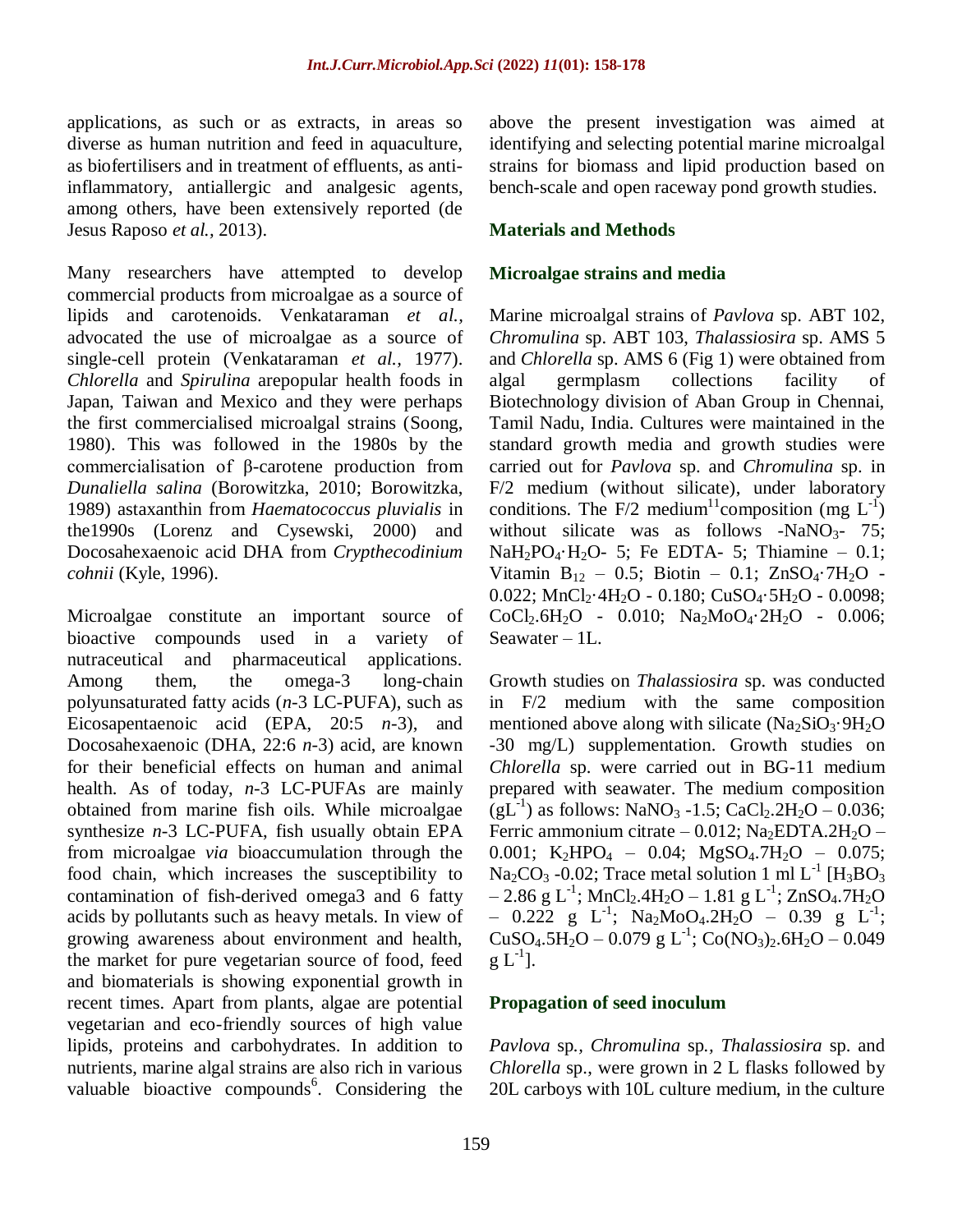room. From the carboys, 5L of microalgal cultures were transferred to 45L of respective culture medium specific to each algal strain i.e. F/2 medium with silicate, F/2 medium without silicate and BG 11 medium, sterilized with hypo (sodium hypochlorite) and neutralized with sodium thiosulphate in 60L capacity photobioreactors (PBR). The cultures were incubated at  $25\pm1\textdegree C$  at  $30 \mu E$  m<sup>-2</sup> s<sup>-1</sup> light intensity with 12/12 light/dark cycle under laboratory conditions.

## **Bench-scale growth studies**

Experiments were carried out in 1000 mL Erlenmeyer flasks containing 540 mL of F/2 medium with silicate, F/2 medium without silicate and BG 11 medium, inoculated with 60 mL of optimally grown cultures of *Pavlova* sp*., Chromulina* sp*., Thalassiosira* sp., and *Chlorella* sp. The cultures were incubated at  $25\pm1\degree C$  at  $30\mu E$  m<sup>-2</sup>  $s<sup>-1</sup>$  light intensity with 12/12 light/dark cycle under laboratory conditions. To assess the impact of addition of the inorganic carbon source i.e. sodium bicarbonate, another study was carried out in 1000 mL Erlenmeyer flasks containing 540 mL of F/2 medium supplemented with and without 0.5 g/L of NaHCO<sup>3</sup> for *Pavlova* sp*.,* and *Chromulina* sp*.*  (without silicate), *Thalassiosira* sp. (with silicate) and BG-11 media for *Chlorella* sp., for a period of 10 days. At every two day intervals, 20 mL of sample was drawn from the culture and the following parameters were recorded: pH, TDS, Salinity, Conductivity, Absorbance (OD) and biomass dry weight

## **Dry weight measurement**

Biomass estimation was carried out using a moisture analyser (Mettler Toledo HR-83P, LLC 1900, USA) with an inbuilt halogen lamp and an analytical balance (Ratha *et al.,* 2016). Heating occurs uniformly at a set temperature by a halogen lamp until sample reaches zero moisture. The final weight and moisture content were displayed after complete drying of the sample. The temperature range that can be set in this model of moisture meter was from 40 to 200°C. The balance resolution and repeatability were  $0.0001$  and  $\pm 0.0001$  g, respectively, and the maximum weighing capacity of the balance was 50 g.

Whatman GF/C filters with sample codes were kept inside the aluminum pan of the moisture analyser and dried. Combined weights of aluminum pan with the filter papers were recorded. Filtration was carried out in a Tarson's membrane filtration assembly by vacuum suction. For marine algal strains, biomass was washed with distilled water followed by 0.65M ammonium formate solution and again with distilled water to remove excess salts. The filter containing the wet algal biomass was placed in the aluminum pan of the moisture analyser and dried. Dry weight of the algal sample was determined by subtracting the empty weight of the filter paper from the dry weight of filter paper with algal biomass. All dry weight measurements were carried out in triplicate, and the values were presented as mean ±SD.

## **Biochemical analyses**

Total lipids in the alga were extracted and estimated according to the method of Folch *et al.,*. Protein was estimated using Lowry's method (Lowry *et al.,* 1951). Total carbohydrates were measured by the phenol-sulphuric acid method developed by Dubois *et al.,*. The total chlorophyll content was estimated following the method of McKinney<sup>16</sup>. Carotenoids were extracted with 85% acetone as described by Jensen, 1978.

## **Outdoor studies in 1-m 2 Fibre reinforced plastic (FRP) raceway ponds**

Outdoor studies were conducted in  $1m^2$  raceway pond for the cultivation of *Chlorella* sp. AMS 6.Experiments were carried out in 150L FRP ponds containing 135 L of modified BG 11 medium prepared with filtered seawater and inoculated with 15L of optimally grown cultures of *Chlorella* sp. AMS6 (Table 3). The ponds were initially washed with diluted commercial HCl (40% diluted). After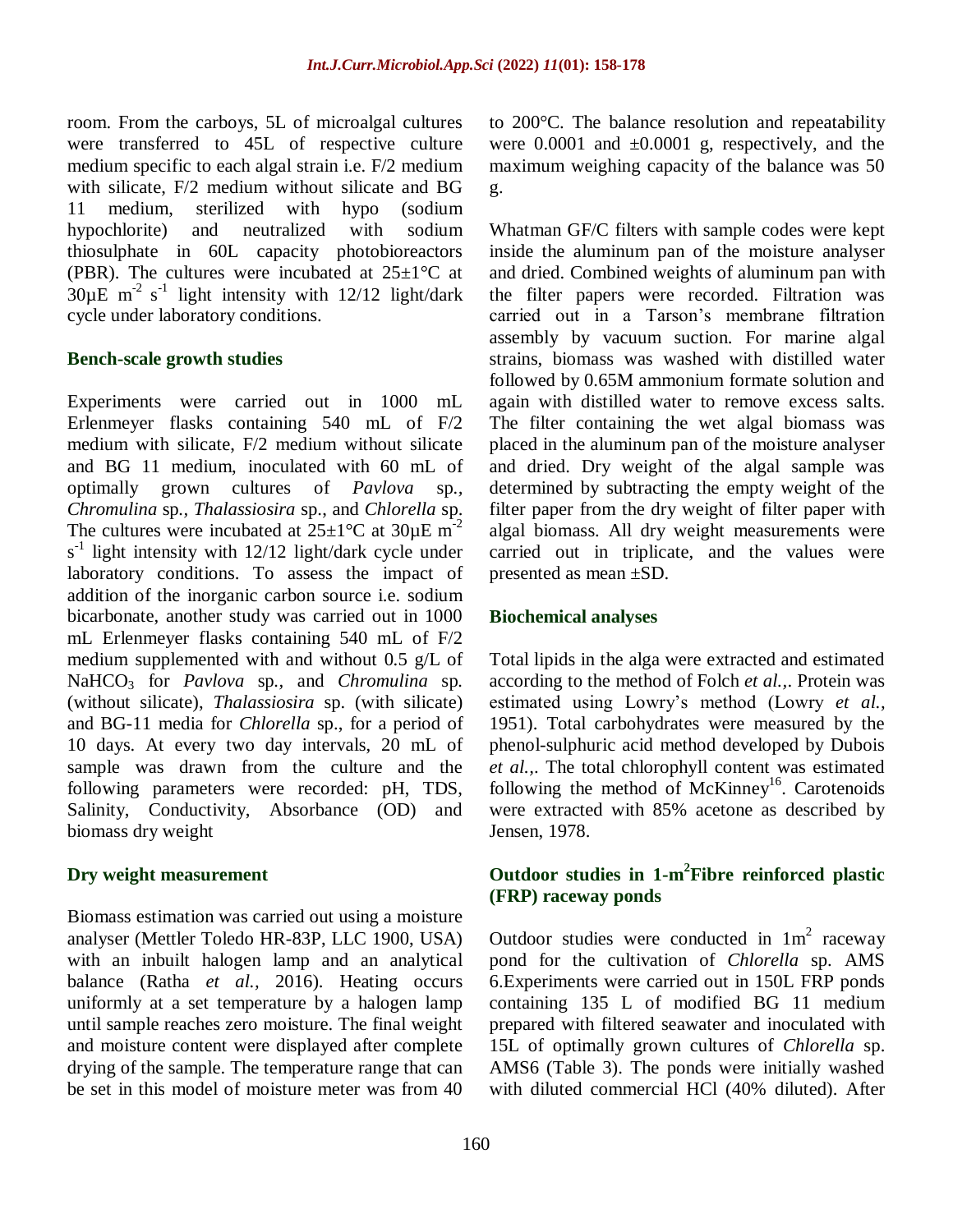acid wash the ponds were rinsed with tap water 3 to 4 times. Algal cultures were grown in sterile nutrient-enriched medium in the laboratory for mass cultivation experiments. In order to complete the process of sterilization in mass cultivation experiments, the medium was chemically sterilized with sodium hypochlorite (20 l culture media – 50ppm chlorine concentration) for a period of 12 hours. After this, the residual free-chlorine was neutralized with sodium thiosulphate (2.85 mg per 1 mg of chlorine) for one hour. After neutralization process, the media was analysed for residual chlorine with a Hach spectrophotometer. The growth medium before algae inoculation is thus ensured to be free from chlorine residues.

For  $CO<sub>2</sub>$  supplementation studies,  $CO<sub>2</sub>$  from 40 kg cylinder was bubbled at a flow rate of 2 L per min using a gas rotameter using spargers installed at the bottom of one of the FRP raceway ponds. pH of the culture in the open race way pond supplemented with  $CO<sub>2</sub>$  was maintained between 8 and 8.5 during the study period to avoid gaseous  $CO<sub>2</sub>$  loss as the dissolved  $CO<sub>2</sub>$  will be retained in the culture in bicarbonate form between pH 8-8.5.

A solenoid valve system (Milwaukee SM100) was attached to the cylinder, which aided in the automatic cut-off of  $CO<sub>2</sub>$  supply, when the pH of the culture exceeded the set value. Daily evaporation loss was made up with filtered tap water. Light intensity and temperature were recorded thrice a day. Physicochemical parameters, pH, salinity, TDS, conductivity and absorbance were recorded daily. The growth rate was tracked by taking OD and dry weight measurements at regular intervals.

#### **Results and Discussion**

#### **Growth studies on marine microalgal strains**

## **Changes in physicochemical parameters of growth medium during the growth of algae**

Microalgae isolates such as *Pavlova* sp. ABT102, *Chromulina* sp. ABT103, *Thalassiosira* sp. AMS 5 were grown in F/2, while *Chlorella* sp. AMS6 was cultivated in BG11 medium. The physicochemical changes observed in the growth media were monitored.

The initial pH in *Pavlova* sp. ABT102, *Chromulina* sp. ABT103, *Thalassiosira* sp. AMS5 and *Chlorella*  sp. AMS6 gradually increased from 7.34, 7.85, 7.71 and 8.13 to 8.66, 8.18, 8.01 and 8.23, respectively at the end of the study period. The values of TDS, salinity and conductivity showed slight variations during the study period in all the treatments (Fig 2).

## **Growth kinetics**

Growth performance of the four microalgae isolates - *Pavlova* sp. ABT102, *Chromulina* sp. ABT103, *Thalassiosira* sp*,* AMS5 grown in F/2 medium and *Chlorella* sp. AMS6 in BG11 medium were studied and their growth performance in terms of dry weight and optical density were monitored for 10 days.

#### **Absorbance**

Among the four different strains, *Pavlova*sp. ABT 102 exhibited highest growth with 0.633 absorbance at 750nm followed by *Chlorella* sp. AMS 6 (0.476), *Chromulina* sp. ABT 103 (0.413) and *Thalassiosira*  sp. AMS5  $(0.397)$  on  $10^{th}$  Day (Fig3A).

## **Dry weight**

Among the four different marine microalgae *Pavlova* sp. ABT102 isolate showed a maximum biomass concentration of 0.59 g  $L^{-1}$  on 10<sup>th</sup> day of cultivation followed by *Chlorella* sp. AMS 6 of  $0.44g L<sup>-1</sup>$ , *Thalassiosira* sp. AMS 5 of 0.24 g L<sup>-1</sup> and *Chromulina* sp. ABT 103 of 0.23 g  $L^{-1}$  on 10<sup>th</sup> day, respectively (Fig 3B).

*Pavlova* sp. ABT 102 recorded highest volumetric productivity of  $0.048 \text{ g L}^{-1} \text{d}^{-1}$  followed by *Chlorella* sp. AMS6 which recorded 0.035 g  $L^{-1}d^{-1}$ ; whereas *Thalassiosira* sp. AMS5 and *Chromulina* sp. ABT103 recorded volumetric biomass productivities of 0.021 and 0.019g  $L^{-1}d^{-1}$ , respectively (Table 1).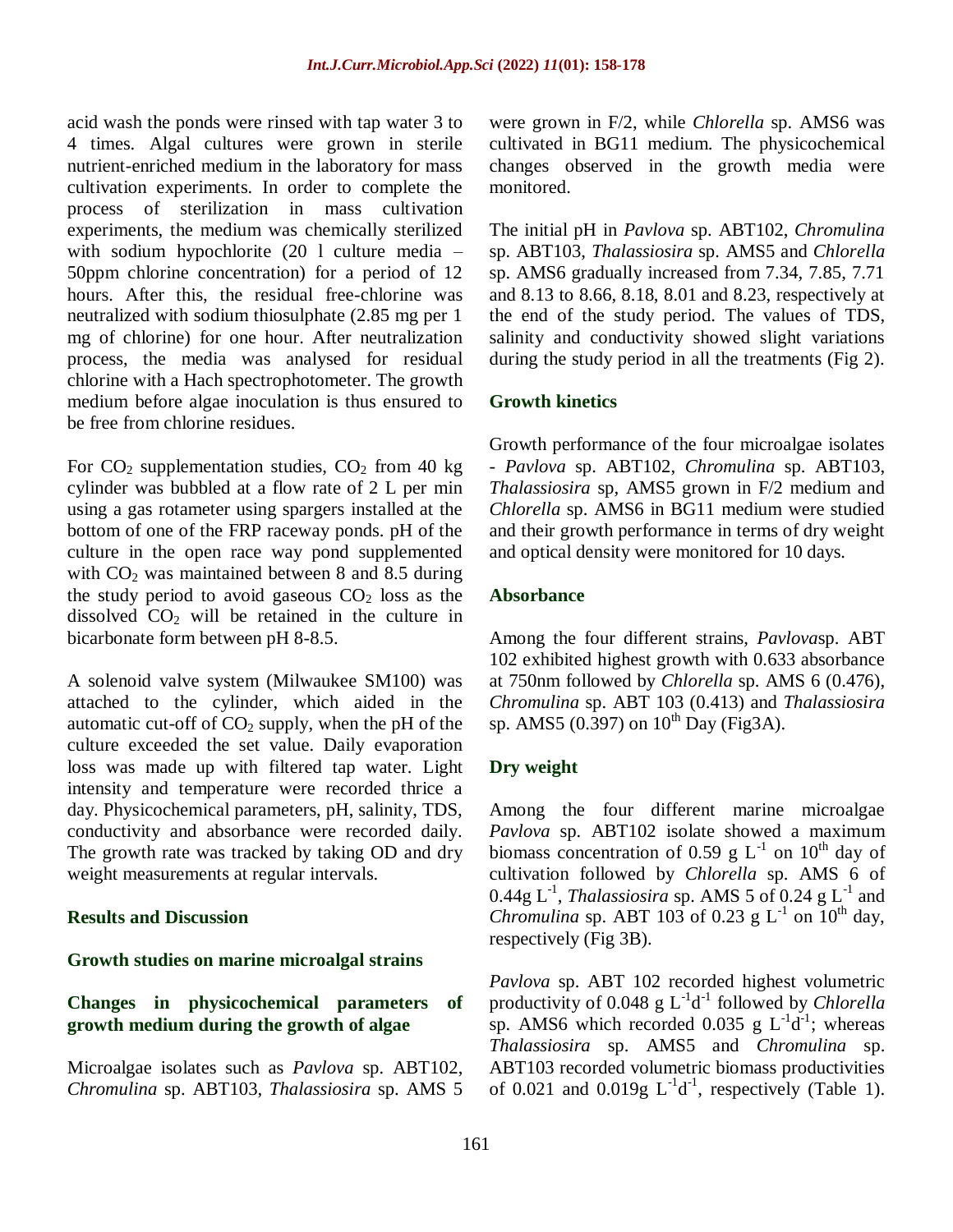Veronesia *et al.,* 2015 reported that the volumetric biomass productivity value for *P.lutheri* in F/2 medium as  $0.015$  g L<sup>-1</sup>d<sup>-1</sup> which was 69% lower than the volumetric biomass productivity recorded in this experiment. Shah *et al.,* 2014 observed a volumetric biomass productivity of  $0.028 \text{ g L}^{-1}d^{-1}$  for *P. lutheri* which was 42% less than the biomass productivity observed in the present study. Roleda *et al.,* 2013 reported volumetric biomass productivities of 0.290  $g \left[ L^{-1} d^{-1} \right]$  and 0.227 g  $L^{-1} d^{-1}$  for *Thalassiosira pseudonana* and *Chromulinao chromonoides*, cultivated in  $F/2$  medium at  $20^{\circ}$ C, respectively. However, these values are very high and not at all comparable with the volumetric biomass productivity values reported for these strains in the literature. Moazami *et al.,* 2011 recorded a volumetric biomass productivity of 0.013 g  $L^{-1}d^{-1}$  in *Chlorella* sp. PTCC6002. This value was 63% less than the productivity value observed for the *Chlorella* strain used in the present study.

## **Biochemical composition**

Chlorophylls are the vital cellular pigments for microalgae growth measurement in culture systems. The volumetric chlorophyll productivity observed in the present study was as follows: *Chlorella* sp. AMS6˃*Pavlova* sp. ABT102˃ *Chromulina*sp. ABT 103 ˃ *Thalassiosira*sp. AMS5 (Table 2).

Among all the strains *Chromulina* sp. ABT 103 recorded highest lipid content of 59% followed by *Thalassiosira* sp. AMS5 (42%), *Pavlova* sp. ABT 102 (22.18%) and *Chlorella* sp. AMS 6 (22.09%). Interestingly the lipid content of the strains such as *Pavlova*sp. and *Chlorella* sp. with highest volumetric biomass productivities was only 22% when compared to the strains with low volumetric biomass productivities such as *Thalassiosira* sp. AMS5 and *Chromulina* sp. ABT 103 which recorded lipid contents of 42 and 59%, respectively (Table 2).

When comparing volumetric lipid productivities, *Chromulina* sp. ABT 103 recorded highest productivity of 11.12 mg/L/d followed by *Pavlova* sp. ABT 102, *Thalassiosira* sp. AMS5 and *Chlorella*  sp. AMS 6 with volumetric lipid productivity values of 10.65, 8.77 and 7.73 mg  $\rm L^{-1}d^{-1}$ , respectively (Table 2).

*Chromulina* sp. ABT 103 recorded highest volumetric carbohydrate productivity of 7.74 mg L- $\mathrm{^{1}d}$ followed by *Pavlova* sp. ABT 102, *Thalassiosira* sp. AMS5 and *Chlorella* sp. AMS 6 with volumetric lipid productivity values of 6.77, 3.22 and 2.20 mg  $L^{-1}d^{-1}$ , respectively (Table 2). Carbohydrates are essentially intermediary reserves in some algae, due to the fact that they are required when nitrogen becomes limited, in lipid biosynthesis (Sahay and Braganza, 2016). Carbohydrates tend to accumulate in the stationary phase.

Highest volumetric protein productivity was recorded for *Chlorella* sp. AMS 6 followed by *Pavlova* sp. ABT 102, *Thalassiosira* sp. AMS5 and *Chlorella* sp. AMS 6.

## **Effect of sodium bicarbonate on biomass and biochemical composition of microalgae**

High concentration of bicarbonate ion and low concentration of carbon dioxide are normally found in seawater (Israel and Gonzalez, 1996). Microalgae utilize bicarbonate and  $CO<sub>2</sub>$  as the external source of carbon for photosynthesis (Dixon *et al.,* 1987; Raven, 1991). Most of the microalgal strains convert bicarbonate to carbon dioxide either inside the plasmalemma (Dixon *et al.,* 1987) or externally allowing only bicarbonate to diffuse into the cell (Badger *et al.,* 1980). Under carbon limitation, photosynthesis in microalgae is very similar to C4 type plants with much higher affinity to  $CO<sub>2</sub>$ . Microalgae normally accumulate carbon intracellularly and the uptake is driven by energy coupled Ci transport system (Wang and Spalding, 2006). To increase the efficiency of photosynthesis in microalgae, the enzyme carbonic anhydrase is associated with the process of reversible hydration of carbon dioxide (Suzuki, 1994). Sodium bicarbonate as a carbon source can play an important role in improving the metabolic efficiency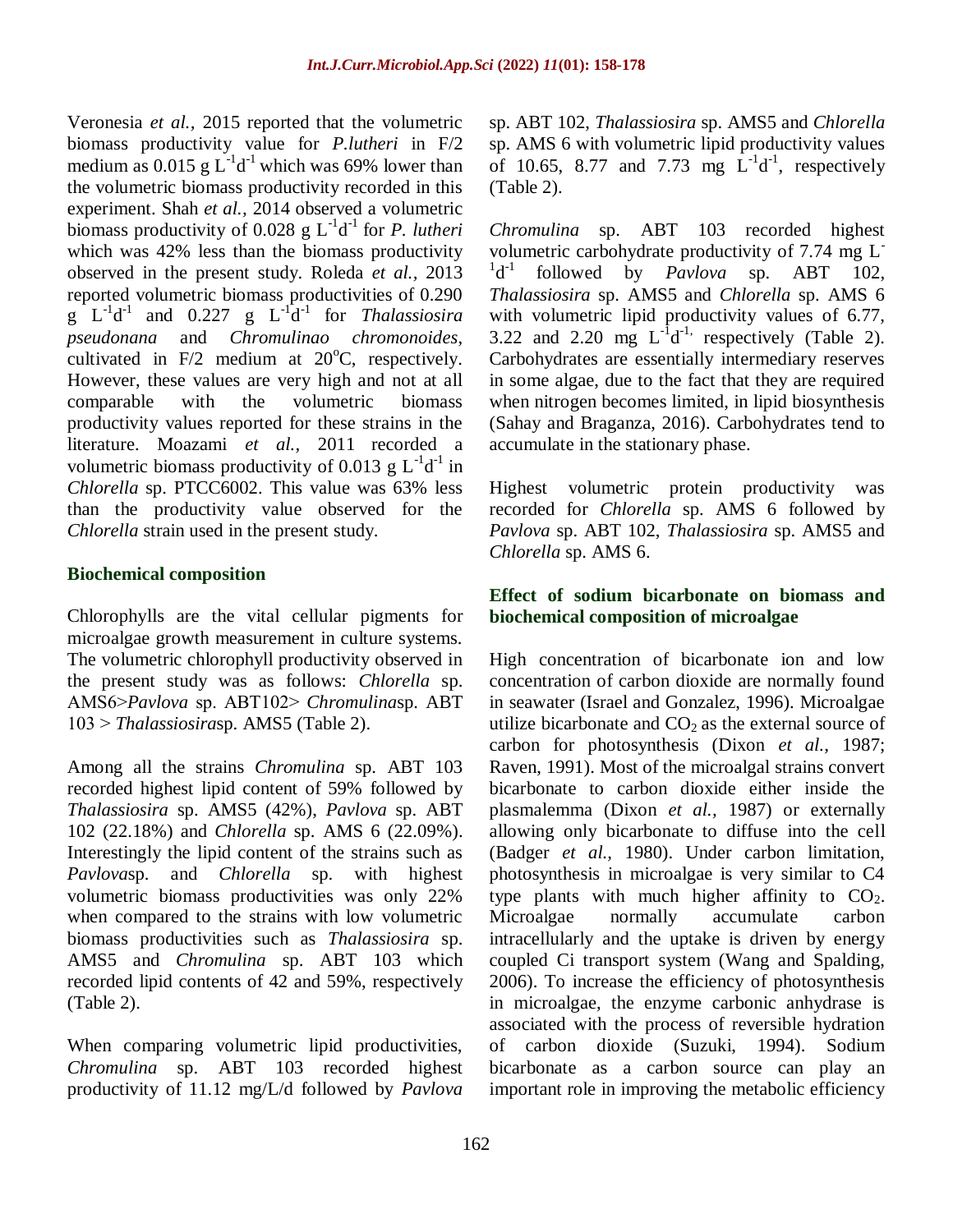and biochemical composition of microalgae. An investigation was conducted under laboratory conditions on the growth and biochemical composition of four strains of marine microalgae supplemented with inorganic carbon  $(0.5 \text{ gL}^{-1})$ .

*Pavlova* sp. ABT102 grown in the medium without sodium bicarbonate showed an increase of 33, 22, 30 and 14% in biomass, total chlorophyll, protein and lipid contents on day 10, respectively when compared to the cells grown in the medium supplemented with sodium bicarbonate (Fig.4). *Chromulina* sp. ABT103 grown without sodium bicarbonate (control) recorded an increase of 23, 20, 28, 27 and 19% in biomass, total chlorophyll, carbohydrate, protein and lipid contents on day 10, respectively when compared to the treatment supplemented with sodium bicarbonate (Fig 4).

*Thalassiosira* sp. AMS5 recorded an increase of 6, 0.45, 5 and 10% in biomass, total chlorophyll, carbohydrate, protein and lipid values on day 10 when compared to the treatment supplemented with sodium bicarbonate (Fig 4).

Interestingly *Chlorella* sp. AMS6 grown in the treatment supplemented with sodium bicarbonate in contrast to other algae strains recorded 6, 11, 5, 8 and 8% increase in the biomass, total chlorophyll, carbohydrate, protein and lipid contents on the  $10<sup>th</sup>$ day when compared to the control (Fig 4).

From the above observations, it was clearly shown that among the four different marine microalgae, only *Chlorella* sp. AMS6 isolate could utilise sodium bicarbonate effectively from the growth medium.

Geider<sup>29</sup> reported that at low cell density, the addition of inorganic carbon will reduce the pH thereby reducing the growth in the initial phase of inoculation. Addition of bicarbonate could have influenced a change in the pH and lowered the pigment concentration in the cells of the following cultures viz. *Pavlova* sp. ABT102, *Chromulina* sp. ABT103 and *Thalassiosira* sp. AMS5 as the initial cell density was low. (Pesheva *et al.,* 1994) observed that the growth of the marine microalga *Chlorococcum littorale* was suppressed for the first 3-4 days after inoculation with medium supplemented with 40% carbon dioxide. However the cells recovered from the initial stress and exhibited logarithmic growth later. The initial stress caused by  $CO<sub>2</sub>$  addition would have suppressed PSII activity, Pronina and Borodin<sup>31</sup> also observed intracellular acidification due to increased concentration of  $CO<sub>2</sub>$ .

Hence, addition of sodium bicarbonate alters the pH of the growth medium. The change in the optimum pH values for *Pavlova* sp. ABT102, *Chromulina* sp. ABT103 and *Thallassiosira* sp. AMS5 by the addition of sodium bicarbonate would have impacted the growth of these algae strains in the initial phase of growth which resulted in relatively less growth and biomass production when compared to the control.

## **Mass cultivation of** *Chlorella* **sp.AMS6 in open raceway ponds**

The microalga *Chlorella* sp. AMS6 was grown in the modified BG11 medium prepared with filtered seawater with and without  $CO<sub>2</sub>$  supplementation.

The study was conducted inside a polyhouse harbouring two  $1m^2$  FRP raceway ponds. For phototrophic algal growth, light and temperature are very crucial. Hence, the light intensity and temperature inside and outside the polyhouse (ambient) were monitored and recorded three times per day (Table  $4 \& 5$ ).

## **Solar radiation**

The minimum solar radiation received was 2.64 MJ  $m^{-2}$  d<sup>-1</sup> inside the polyhouse and 5.88 MJ m<sup>-2</sup> d<sup>-</sup> <sup>1</sup>outside the polyhouse, respectively during the experiment period. The day average light intensity was found to be 13.60 MJ  $m^{-2} d^{-1}$  inside the polyhouse and  $20.58$ MJ m<sup>-2</sup> d<sup>-1</sup>outside the polyhouse. The maximum light intensity inside and outside the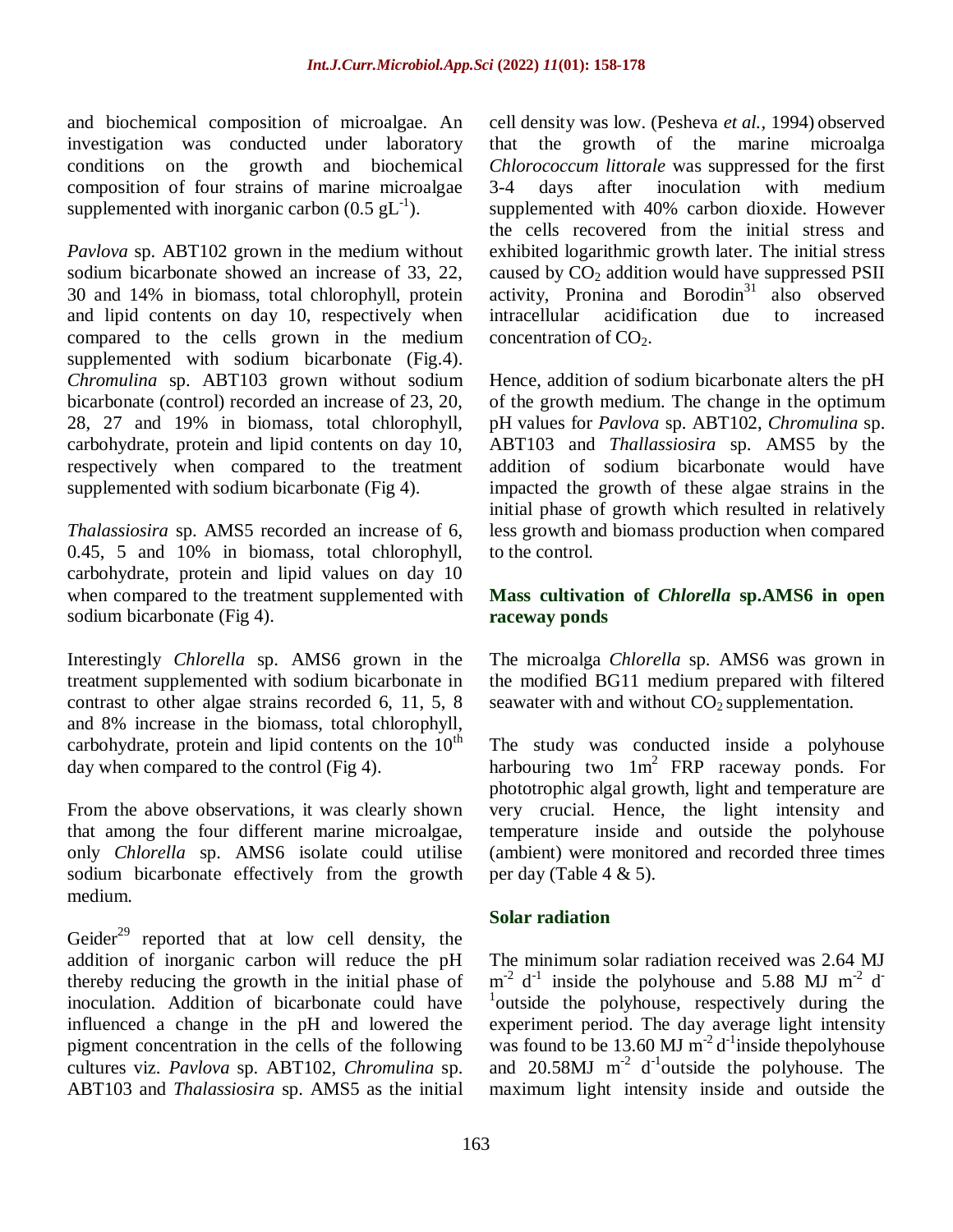polyhouse observed was 22.51 MJ  $m^{-2}$  d<sup>-1</sup> and 31.9  $\overline{M}$ J m<sup>-2</sup> d<sup>-1</sup>, respectively (Table 4).

#### **Temperature**

Temperature inside the polyhouse and outside the polyhouse (ambient) was recorded three times a day (Table 5). The maximum temperature inside the polyhouse was 35.5°C, whereas it was 37°C outside the polyhouse. Similarly the minimum temperature recorded was 31°C inside the polyhouse and it was 32°C outside the polyhouse, respectively during the experiment period. The day average temperature recorded inside the polyhouse was 33.27°C and it was 35°C outside the polyhouse.

## **Physicochemical parameters**

The values of pH, salinity, TDS and conductivity recorded at different time intervals did not show any significant variation in both the ponds where the alga *Chlorella* sp. AMS6 was grown with and without  $CO<sub>2</sub>$  bubbling (Fig 5). In the raceway pond supplemented with  $CO<sub>2</sub>$ , the pH of the culture was maintained between 8.0 to 8.5 whereas in the pond without  $CO_2$ supplementation, the initial pH of 8.15 rose to 8.24 at the end of growth period (Fig 5)

## **Growth dynamics - biomass productivity and photosynthetic efficiency**

The 1  $m^2$  raceway pond containing 150 litres of modified BG11 medium with and without  $CO<sub>2</sub>$ supplementation revealed the following observations.

Fig 6a shows the increase in absorbance value from 0.088 to 0.845 for the pond supplemented with  $CO<sub>2</sub>$ and 0.593 for the control pond. The initial biomass of 0.04 g  $L^{-1}$  gradually rose to 0.36 g  $L^{-1}$  in control (without  $CO<sub>2</sub>$  supplementation) pond whereas the final biomass concentration reached  $0.517 \text{ g L}^{-1}$  in the pond supplemented with  $CO<sub>2</sub>$  (Fig 6b).

The biomass productivity was 43% higher in the treatment supplemented with  $CO<sub>2</sub>$ than that of control. The alga grown in the pond supplemented with  $CO<sub>2</sub>$  showed maximum growth and biomass productivity (Fig 6, Table6). The volumetric and areal productivity in the ponds with  $CO<sub>2</sub>$ supplementation were 0.046 g  $L^{-1}$  d<sup>-1</sup> and 6.9 g m<sup>-2</sup> d<sup>-</sup> <sup>1</sup>, respectively; whereas in the control it was  $0.032$  g  $L^{-1}$  d<sup>-1</sup> and 4.8 g m<sup>-2</sup> d<sup>-1</sup>(Table 6).

|  |  | <b>Table.1</b> Volumetric biomass productivities of marine microalgae strains <i>Pavlova</i> sp. ABT 102, <i>Chromulina</i> |  |  |
|--|--|-----------------------------------------------------------------------------------------------------------------------------|--|--|
|  |  | sp. ABT 103, <i>Thalassiosira</i> sp. AMS 5 and <i>Chlorella</i> sp. AMS 6 under laboratory conditions                      |  |  |

| S.No.         | Name of the strain     | <b>Biomass</b><br>concentration<br>$(g L^{-1})$ | <b>Volumetric biomass</b><br>productivity<br>$(g L^{-1} d^{-1})$ |
|---------------|------------------------|-------------------------------------------------|------------------------------------------------------------------|
|               | Pavlova sp. ABT102     | 0.590                                           | 0.048                                                            |
| $\mathcal{D}$ | Chlorella sp. AMS6     | 0.443                                           | 0.035                                                            |
|               | Thalassiosira sp. AMS5 | 0.240                                           | 0.021                                                            |
|               | Chromulina sp. ABT103  | 0.230                                           | 0.019                                                            |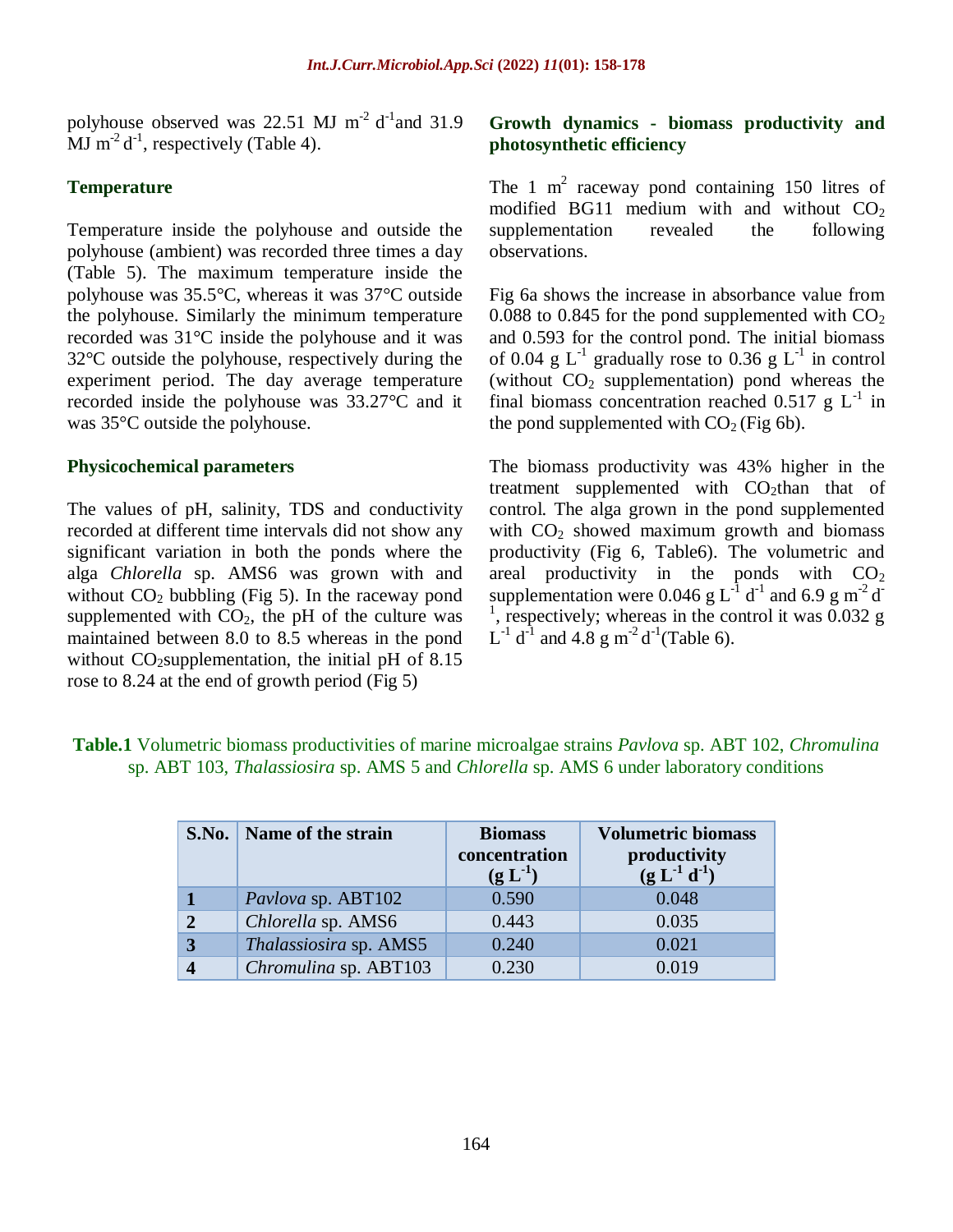| Organism                   | <b>Total Lipid</b><br>$(mgL^{-1})$ | % of lipids on<br>the basis of dry<br>wt | <b>Volumetric</b><br>lipid<br>productivity<br>$(mgL^{-1}d^{-1})$ | <b>Total</b><br><b>Carbohydrates</b><br>$(mg L-1)$ | <b>Volumetric</b><br>carbohydrate<br>productivity<br>$(mgL^{-1}d^{-1})$ | <b>Total</b><br><b>Chlorophyll</b><br>$(mg L^{-1})$ | <b>Volumetric</b><br>chlorophyll<br>productivity<br>$(mg L-1 d-1)$ |
|----------------------------|------------------------------------|------------------------------------------|------------------------------------------------------------------|----------------------------------------------------|-------------------------------------------------------------------------|-----------------------------------------------------|--------------------------------------------------------------------|
| Pavlova sp. ABT 102        | $130.87 \pm 0.01$                  | 22.18                                    | 10.65                                                            | $83.23 \pm 0.08$                                   | 6.77                                                                    | $3.93 \pm 0.13$                                     | 0.32                                                               |
| Chlorella sp. AMS 6        | $97.84 \pm 0.18$                   | 22.09                                    | 7.73                                                             | $27.81 \pm 0.09$                                   | 2.2                                                                     | $5.18 \pm 0.01$                                     | 0.41                                                               |
| Thalassiosira sp.<br>AMS 5 | $100.28 \pm 0.10$                  | 41.78                                    | 8.77                                                             | $37.91 \pm 0.06$                                   | 3.32                                                                    | $1.85 \pm 0.07$                                     | 0.16                                                               |
| Chromulina sp. ABT<br>103  | $134.67 \pm 0.12$                  | 58.55                                    | 11.12                                                            | $93.64 \pm 0.03$                                   | 7.74                                                                    | $3.25 \pm 0.01$                                     | 0.27                                                               |

# **Table.2** Biochemical composition of selected algal strains under indoor conditions

**Table.3** Dimensions of Fibre Reinforced Plastic (FRP) Raceway ponds

| <b>Parameters</b>              | <b>Dimensions</b> |
|--------------------------------|-------------------|
| Length inner $(m)$             | 2.22              |
| Width inner (m)                | 0.50              |
| Depth (m)                      | 0.26              |
| Partition wall length (m)      | 1.79              |
| Partition wall width (m)       | 0.20              |
| Bottom area (m2)               | 0.76              |
| Volume of FRP raceway pond (L) | 150               |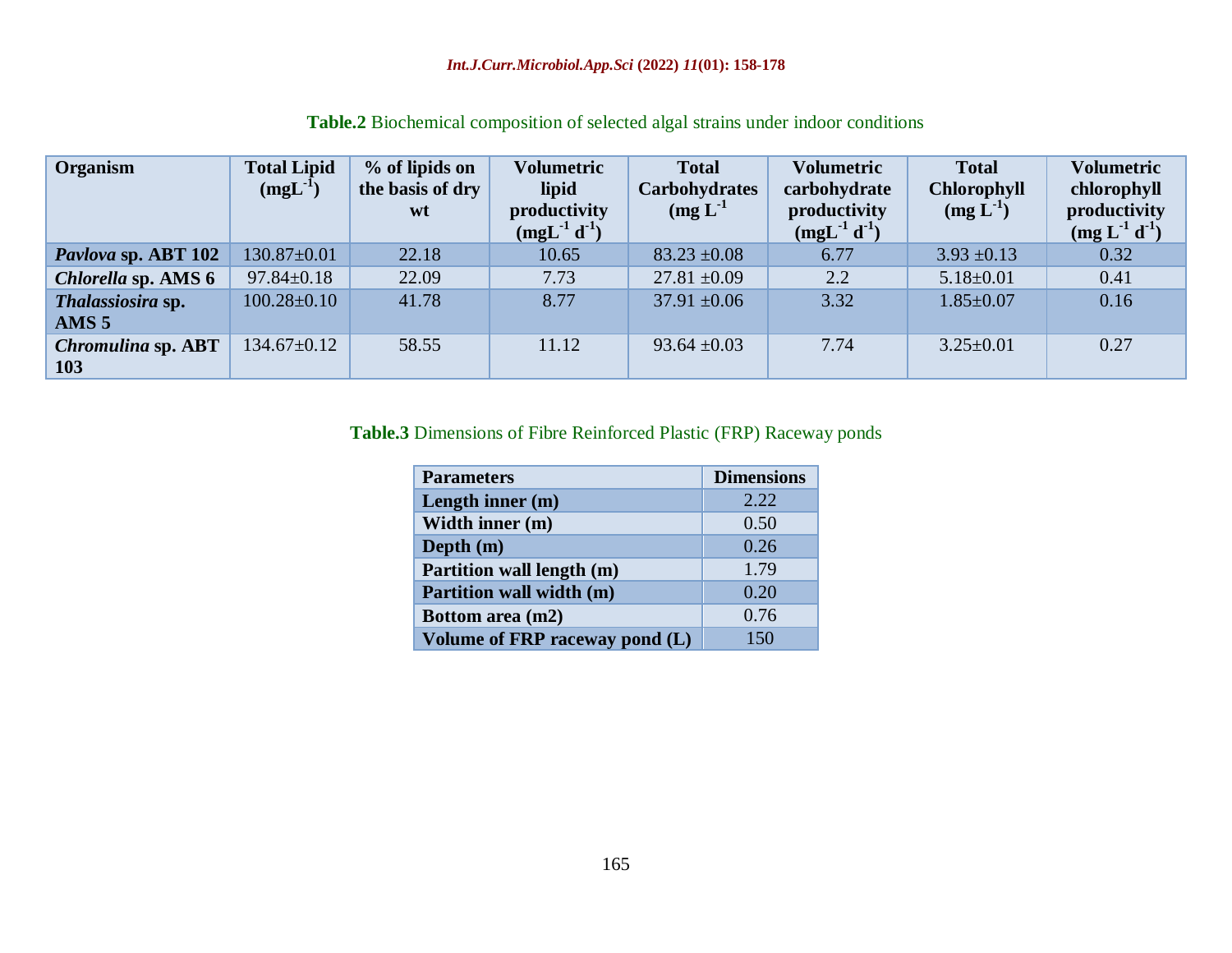#### *Int.J.Curr.Microbiol.App.Sci* **(2022)** *11***(01): 158-178**

| <b>Day</b>              | Light inside polyhouse $(MJ m^2 d^1)$ |          |         | Light outside polyhouse<br>$(MJ \, m^2 \, d^{-1})$ |          |         |
|-------------------------|---------------------------------------|----------|---------|----------------------------------------------------|----------|---------|
| <b>Time</b>             | 9.30 AM                               | 12.30 PM | 4.30 PM | 9.30 AM                                            | 12.30 PM | 4.30 PM |
| $\boldsymbol{0}$        | 10.67                                 | 22.51    | 2.72    | 24.11                                              | 30.18    | 6.43    |
| 1                       | 17.33                                 | 22.16    | 2.75    | 26.50                                              | 31.33    | 6.13    |
| $\overline{2}$          | 17.02                                 | 22.16    | 2.71    | 23.83                                              | 31.92    | 5.88    |
| 3                       | 10.84                                 | 19.87    | 4.17    | 19.97                                              | 30.43    | 9.73    |
| $\overline{\mathbf{4}}$ | 16.95                                 | 22.51    | 2.72    | 24.11                                              | 30.18    | 6.43    |
| 5                       | 17.33                                 | 22.16    | 2.75    | 26.50                                              | 31.33    | 6.13    |
| 6                       | 17.02                                 | 22.16    | 2.64    | 23.83                                              | 31.92    | 5.88    |
| 7                       | 17.26                                 | 19.52    | 4.65    | 19.97                                              | 30.43    | 9.73    |
| 8                       | 16.95                                 | 22.51    | 2.72    | 24.11                                              | 30.18    | 6.43    |
| 9                       | 17.02                                 | 22.16    | 2.71    | 23.83                                              | 31.92    | 5.88    |
| 10                      | 17.33                                 | 22.16    | 2.75    | 26.50                                              | 31.33    | 6.13    |
| Average                 | 15.97                                 | 21.81    | 3.03    | 23.93                                              | 31.01    | 6.80    |
|                         | 13.60                                 |          |         | 20.58                                              |          |         |

# **Table.4** Light intensity/solar radiation recorded during the experimental period both inside the Polyhouse and outside of Polyhouse.

# **Table.5** Temperature recorded during the experimental period both inside and outside of the polyhouse.

| <b>Day</b>              | Light inside polyhouse $(\overline{M}J m^{-2} d^{-1})$ |          |         | Light outside polyhouse<br>$(MJ \, m^{-2} \, d^{-1})$ |          |         |
|-------------------------|--------------------------------------------------------|----------|---------|-------------------------------------------------------|----------|---------|
| <b>Time</b>             | 9.30 AM                                                | 12.30 PM | 4.30 PM | 9.30 AM                                               | 12.30 PM | 4.30 PM |
| $\boldsymbol{0}$        | 32.50                                                  | 33.00    | 32.50   | 33.50                                                 | 34.00    | 33.00   |
| $\mathbf 1$             | 33.50                                                  | 35.50    | 33.00   | 35.00                                                 | 37.00    | 35.00   |
| $\boldsymbol{2}$        | 33.00                                                  | 35.00    | 32.00   | 34.00                                                 | 36.00    | 35.50   |
| 3                       | 31.00                                                  | 34.50    | 32.50   | 32.00                                                 | 35.00    | 34.50   |
| $\overline{\mathbf{4}}$ | 33.00                                                  | 32.00    | 33.00   | 35.00                                                 | 34.00    | 35.00   |
| 5                       | 34.00                                                  | 33.00    | 34.50   | 36.00                                                 | 35.00    | 36.00   |
| 6                       | 33.00                                                  | 35.00    | 33.50   | 35.00                                                 | 37.00    | 35.00   |
| 7                       | 32.50                                                  | 33.00    | 34.00   | 35.00                                                 | 36.00    | 35.00   |
| 8                       | 33.00                                                  | 32.00    | 33.00   | 35.00                                                 | 34.00    | 35.00   |
| $\boldsymbol{9}$        | 33.00                                                  | 35.00    | 32.00   | 34.00                                                 | 36.00    | 35.50   |
| 10                      | 34.00                                                  | 33.00    | 34.50   | 36.00                                                 | 35.00    | 36.00   |
| <b>Average</b>          | 32.95                                                  | 33.73    | 33.14   | 34.59                                                 | 35.36    | 35.05   |
|                         | 33.27                                                  |          |         | 35.00                                                 |          |         |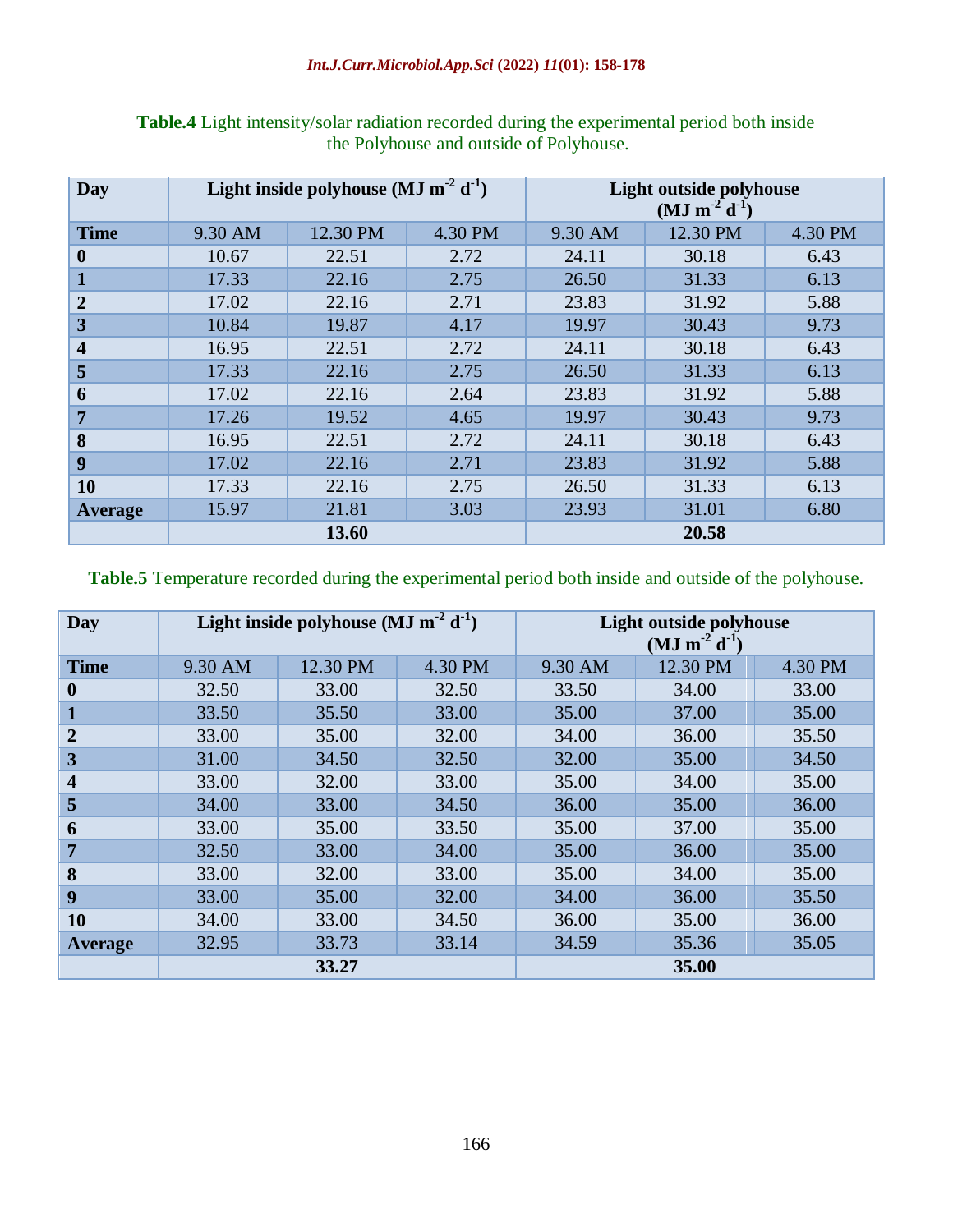| <b>Table.6</b> Biomass productivity and changes in biochemical composition in <i>Chlorella</i> AMS 6 cultivated in 1 |  |
|----------------------------------------------------------------------------------------------------------------------|--|
| $m2$ open raceway pond                                                                                               |  |

| <b>Treatment</b>                                                     | With $CO2$ | <b>Without CO<sub>2</sub></b> |  |  |  |  |  |
|----------------------------------------------------------------------|------------|-------------------------------|--|--|--|--|--|
| <b>Biomass</b>                                                       |            |                               |  |  |  |  |  |
| Biomass concentration (g $L^{-1}$ )                                  | 0.85       | 0.59                          |  |  |  |  |  |
| Volumetric biomass productivity (g $L^{-1}d^{-1}$ )                  | 0.05       | 0.03                          |  |  |  |  |  |
| Areal biomass productivity $(g m^2 d^1)$                             | 6.89       | 4.80                          |  |  |  |  |  |
| Specific growth rate $(\mu)$                                         | 0.21       | 0.22                          |  |  |  |  |  |
| <b>Generation time (days)</b>                                        | 3.10       | 3.20                          |  |  |  |  |  |
| No. of divisions per day                                             | 0.32       | 0.32                          |  |  |  |  |  |
| Lipid                                                                |            |                               |  |  |  |  |  |
| Total Lipid $(mg L^{-1})$                                            | 149.50     | 109.27                        |  |  |  |  |  |
| % of lipids on the basis of dry wt                                   | 28.97      | 30.35                         |  |  |  |  |  |
| Volumetric lipid productivity (mg $L^{-1}d^{-1}$ )                   | 13.21      | 9.55                          |  |  |  |  |  |
| Areal lipid productivity $(g m^2 d^1)$                               | 1.98       | 1.43                          |  |  |  |  |  |
| Carbohydrate                                                         |            |                               |  |  |  |  |  |
| Total Carbohydrate (mg L <sup>-1</sup> )                             | 58.39      | 40.41                         |  |  |  |  |  |
| % of carbohydrate on the basis of dry wt                             | 11.32      | 11.23                         |  |  |  |  |  |
| Volumetric carbohydrate productivity (mg $L^{-1}d^{-1}$ )            | 5.17       | 3.48                          |  |  |  |  |  |
| Areal carbohydrate productivity (g m <sup>-2</sup> d <sup>-1</sup> ) | 0.77       | 0.52                          |  |  |  |  |  |
| Protein                                                              |            |                               |  |  |  |  |  |
| Total Protein $(mg L^{-1})$                                          | 198.40     | 142.20                        |  |  |  |  |  |
| % of protein on the basis of dry wt                                  | 38.45      | 39.50                         |  |  |  |  |  |
| Volumetric protein productivity (mg $L^{-1}d^{-1}$ )                 | 17.60      | 12.45                         |  |  |  |  |  |
| Areal protein productivity $(g m^2 d^1)$                             | 2.64       | 1.87                          |  |  |  |  |  |
| <b>Chlorophyll</b>                                                   |            |                               |  |  |  |  |  |
| Total Chlorophyll $(mg L^{-1})$                                      | 6.89       | 5.08                          |  |  |  |  |  |
| % of chl on the basis of dry wt                                      | 1.34       | 1.41                          |  |  |  |  |  |
| Volumetric chlorophyll productivity (mg $L^{-1}d^{-1}$ )             | 0.61       | 0.45                          |  |  |  |  |  |
| Areal chlorophyll productivity $(g m^2 d^1)$                         | 0.092      | 0.068                         |  |  |  |  |  |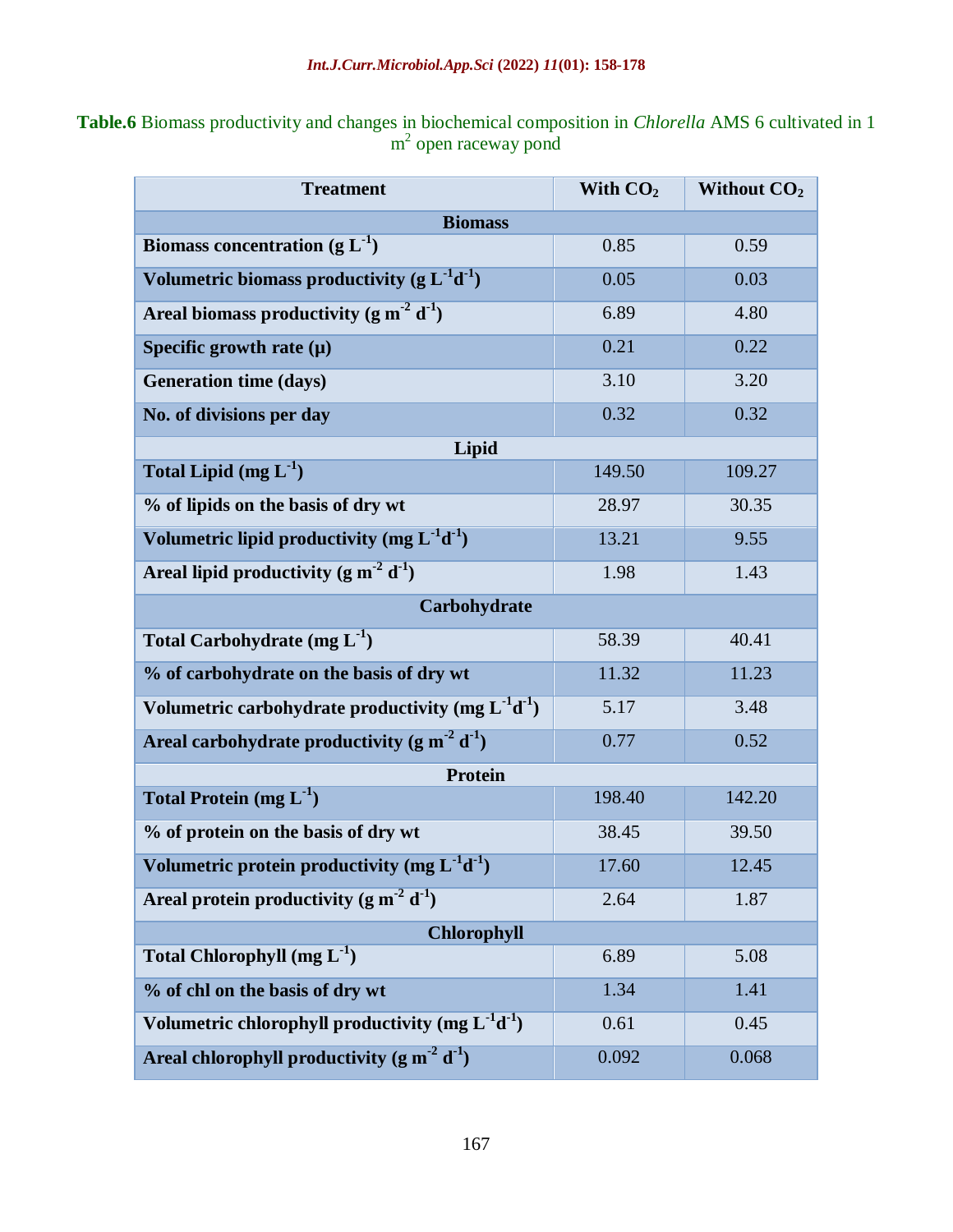| Photosynthetic  | Areal biomass productivity (g m-2 d-1) |      |      |  |  |  |
|-----------------|----------------------------------------|------|------|--|--|--|
| efficiency (PE) | Biomass energy content (MJ m-2 d-1)    |      |      |  |  |  |
| 100%            | 1126<br>1023<br>1251                   |      |      |  |  |  |
| 10%             | 125                                    | 113  | 102  |  |  |  |
| 5%              | 62.5                                   | 56.3 | 51.2 |  |  |  |
| 4%              | 50.0                                   | 45.0 | 40.9 |  |  |  |
| 3%              | 37.5                                   | 33.8 | 30.7 |  |  |  |
| 2%              | 25.0                                   | 22.5 | 20.5 |  |  |  |
| $1\%$           | 12.5                                   | 11.3 | 10.2 |  |  |  |
| 0.9%            | 11.3                                   | 10.1 | 9.2  |  |  |  |
| 0.8%            | 10.0                                   | 9.0  | 8.2  |  |  |  |
| 0.7%            | 8.8                                    | 7.9  | 7.2  |  |  |  |
| 0.6%            | 7.6                                    | 6.9  | 6.2  |  |  |  |
| 0.5%            | 6.3                                    | 5.6  | 5.1  |  |  |  |
| 0.4%            | 5.0                                    | 4.5  | 4.1  |  |  |  |
| 0.3%            | 3.8                                    | 3.4  | 3.1  |  |  |  |

**Table.7** Photosynthetic efficiency estimated for three different energy contents in the dry algal biomass

Assumption*: Average solar radiation - 22.51 MJ m<sup>-2</sup> d<sup>-1</sup>* 

**Fig.1** Photomicrographs of microalgae; [A] *Pavlova* sp. ABT102, [B] *Chromulina* sp. ABT103, [C] *Thalassiosera* sp. AMS5, [D] *Chlorella* sp.AMS 6. Scale bar 10 µm.







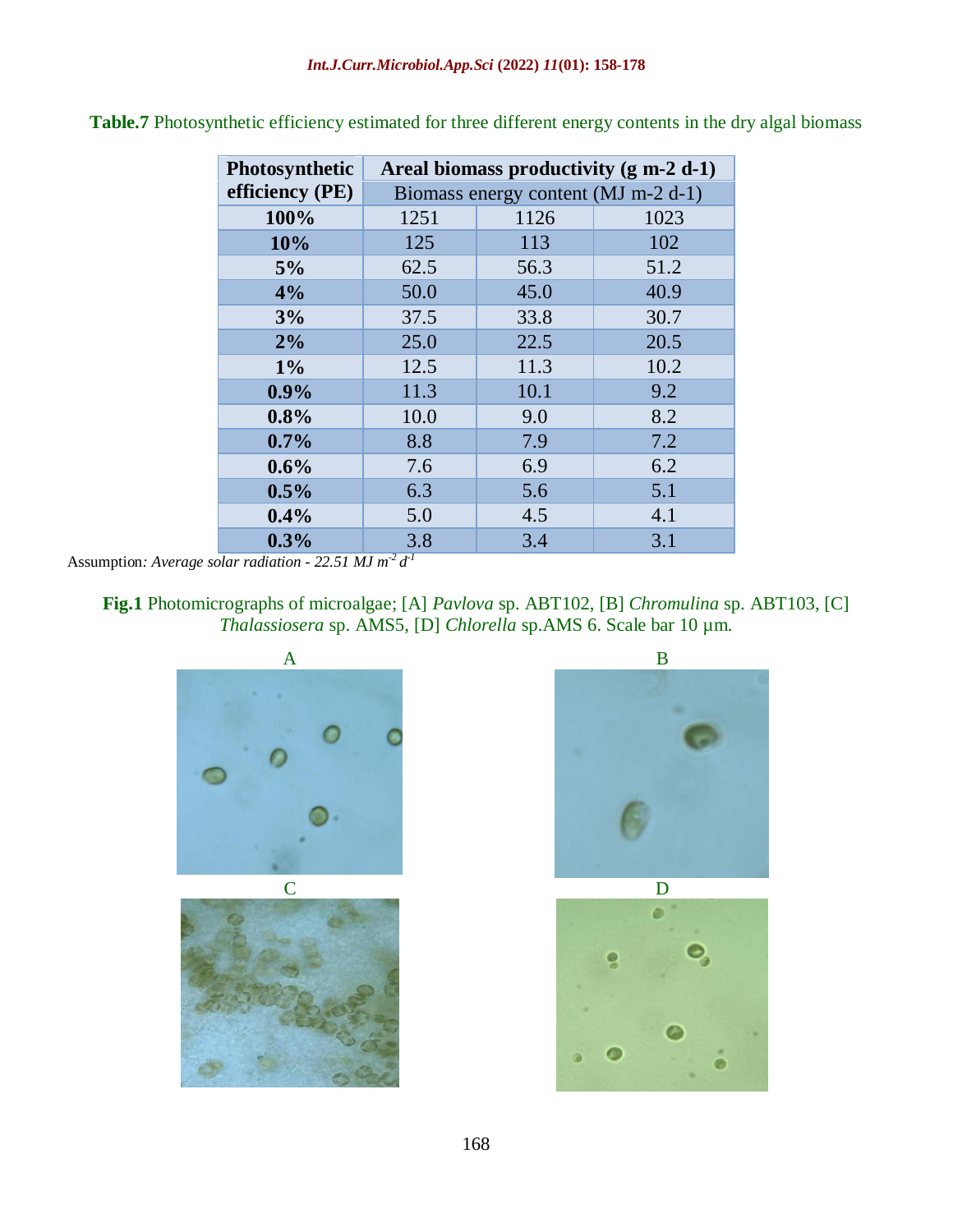

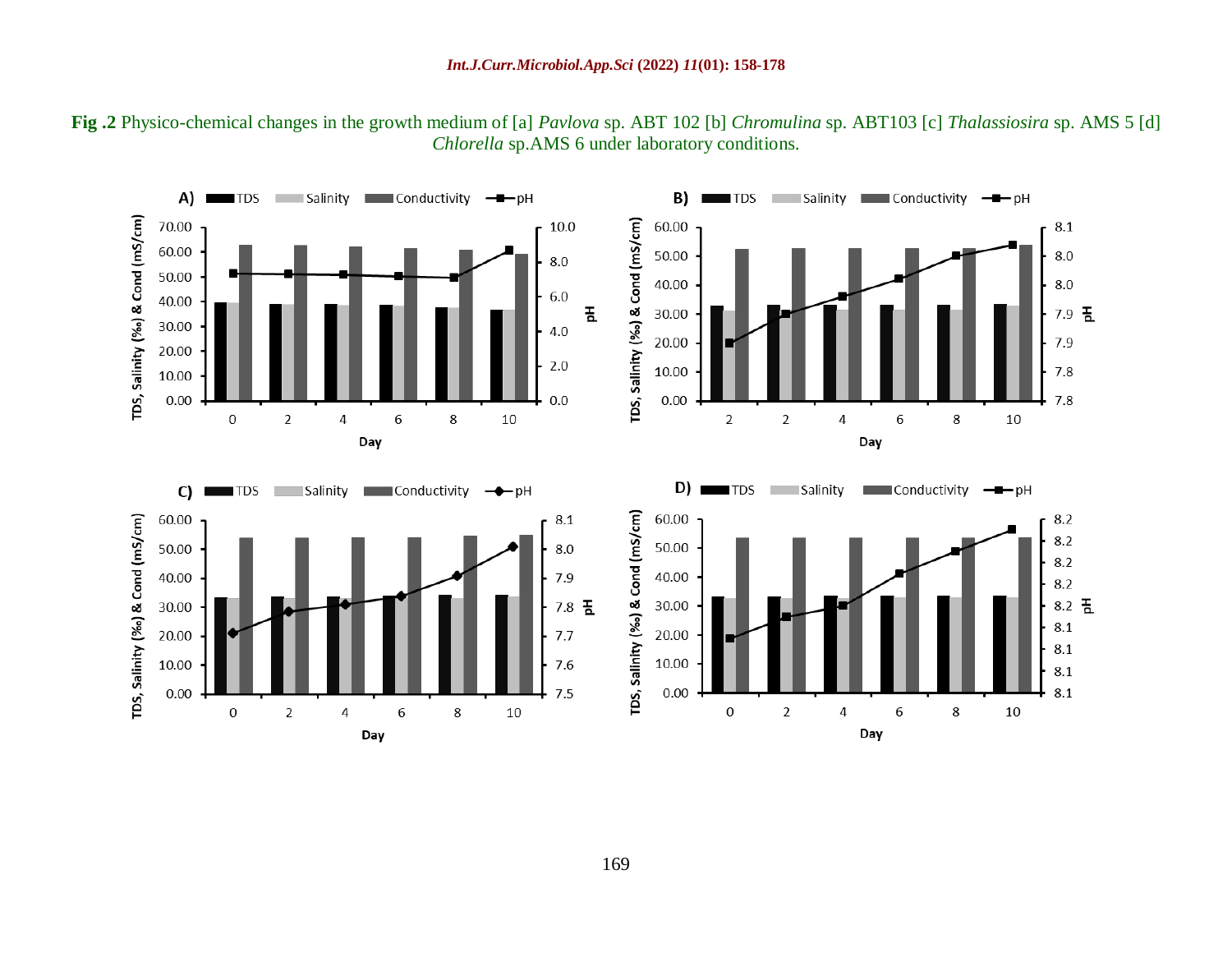**Fig.3** Growth dynamics of marine microalgae strains *Pavlova* sp. ABT102, *Chromulina* sp. ABT103, *Thalassiosira* sp. AMS 5 and *Chlorella* sp. AMS6 under laboratory conditions [A] OD [B] Dry weight



**A**

**B**

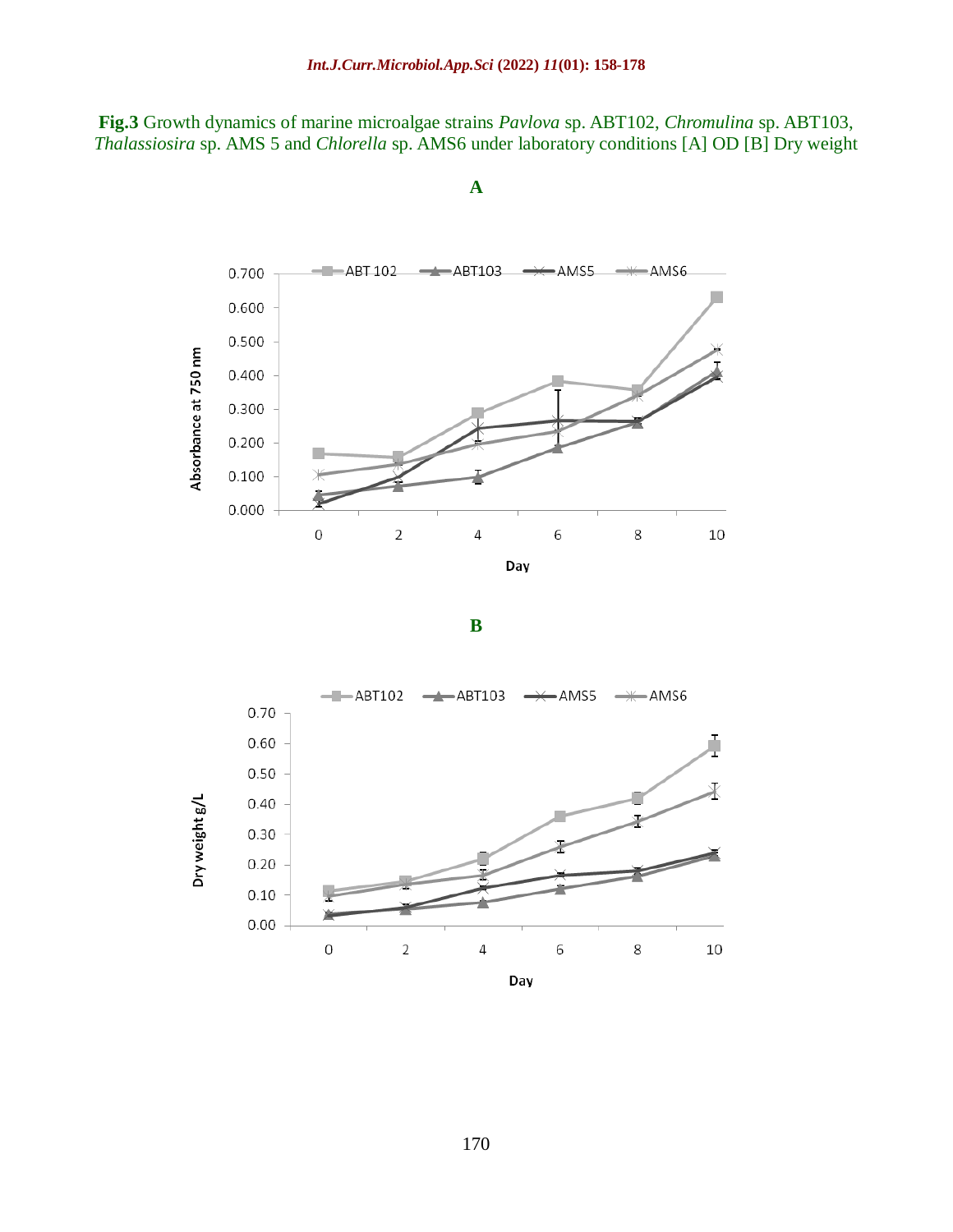**Fig.4** Effect of sodium bicarbonate on biomass and biochemical composition of *Pavlova* sp. ABT102, *Chromulina* sp. ABT103, *Thalassiosira* sp. AMS 5 and *Chlorella* sp. AMS6

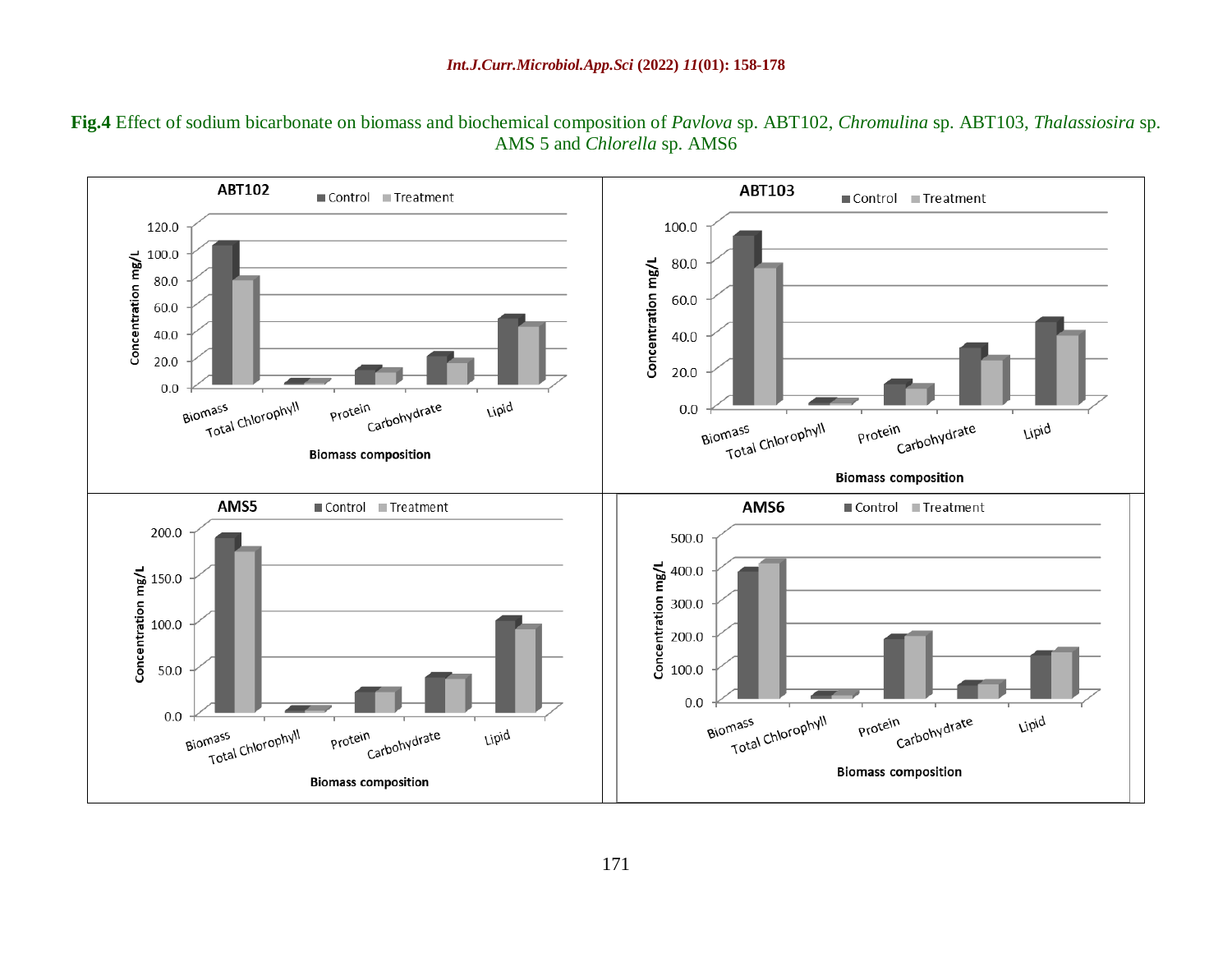**Fig.5** Physicochemical parameters of *Chlorella* sp. AMS6 grown in A (Without CO<sub>2</sub>) and B (With CO<sub>2</sub>) under open raceway pond at different intervals.



## **A**

**B**



With  $CO<sub>2</sub>$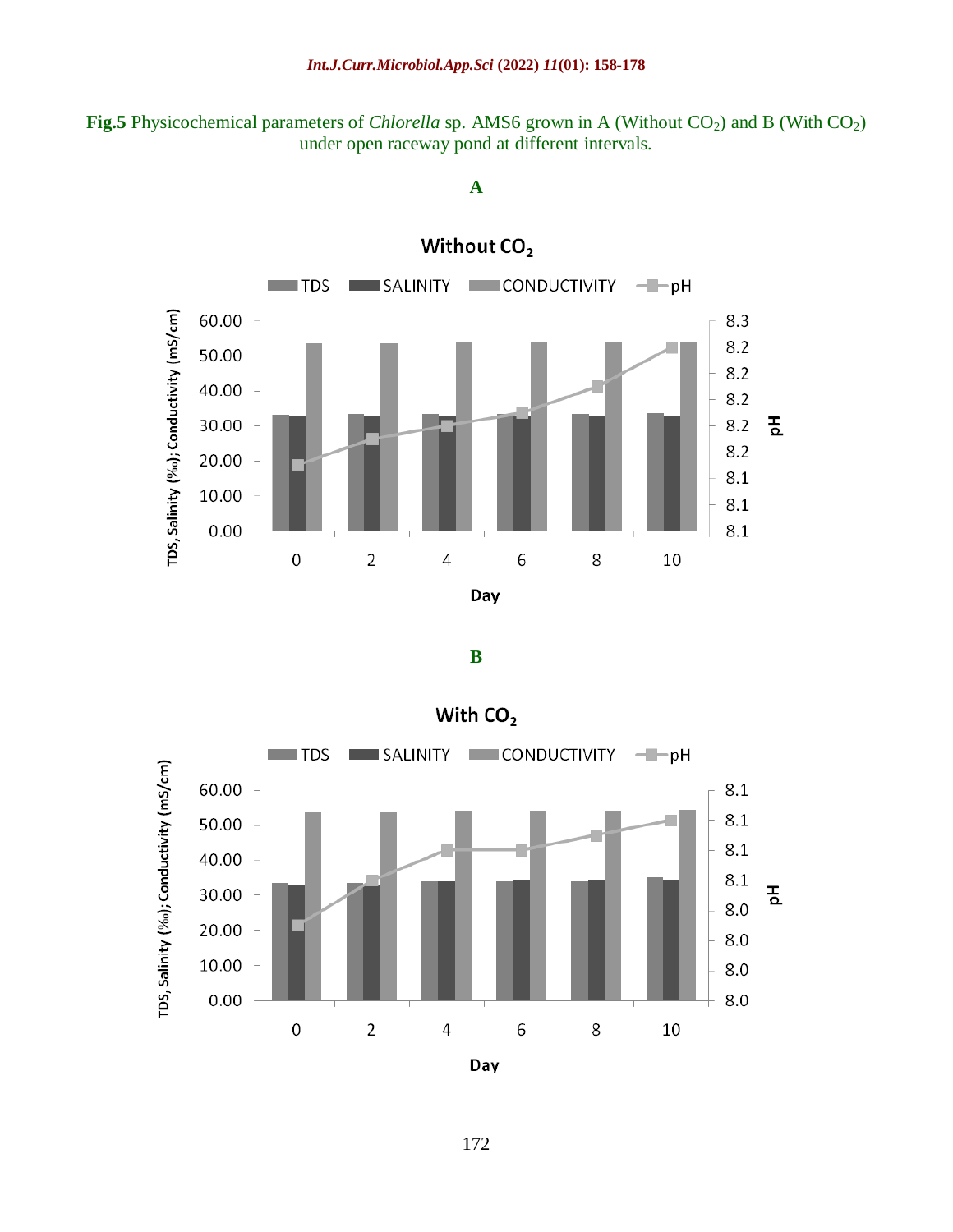Fig.6 Growth dynamics of *Chlorella* sp. AMS6 with and without CO<sub>2</sub> in open raceway ponds at different time intervals [a] Absorbance [b] Dry wt



## **A**

**B**



173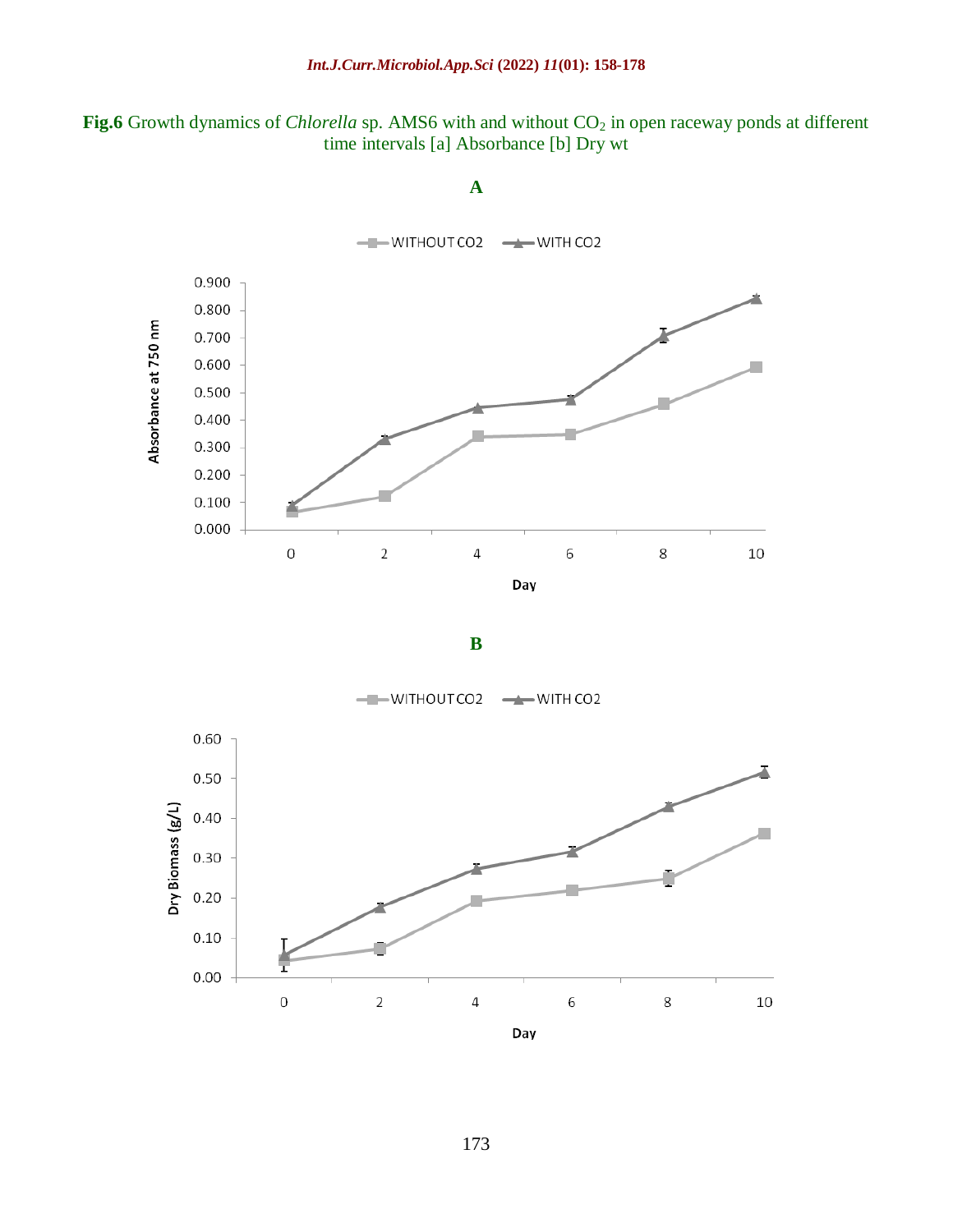

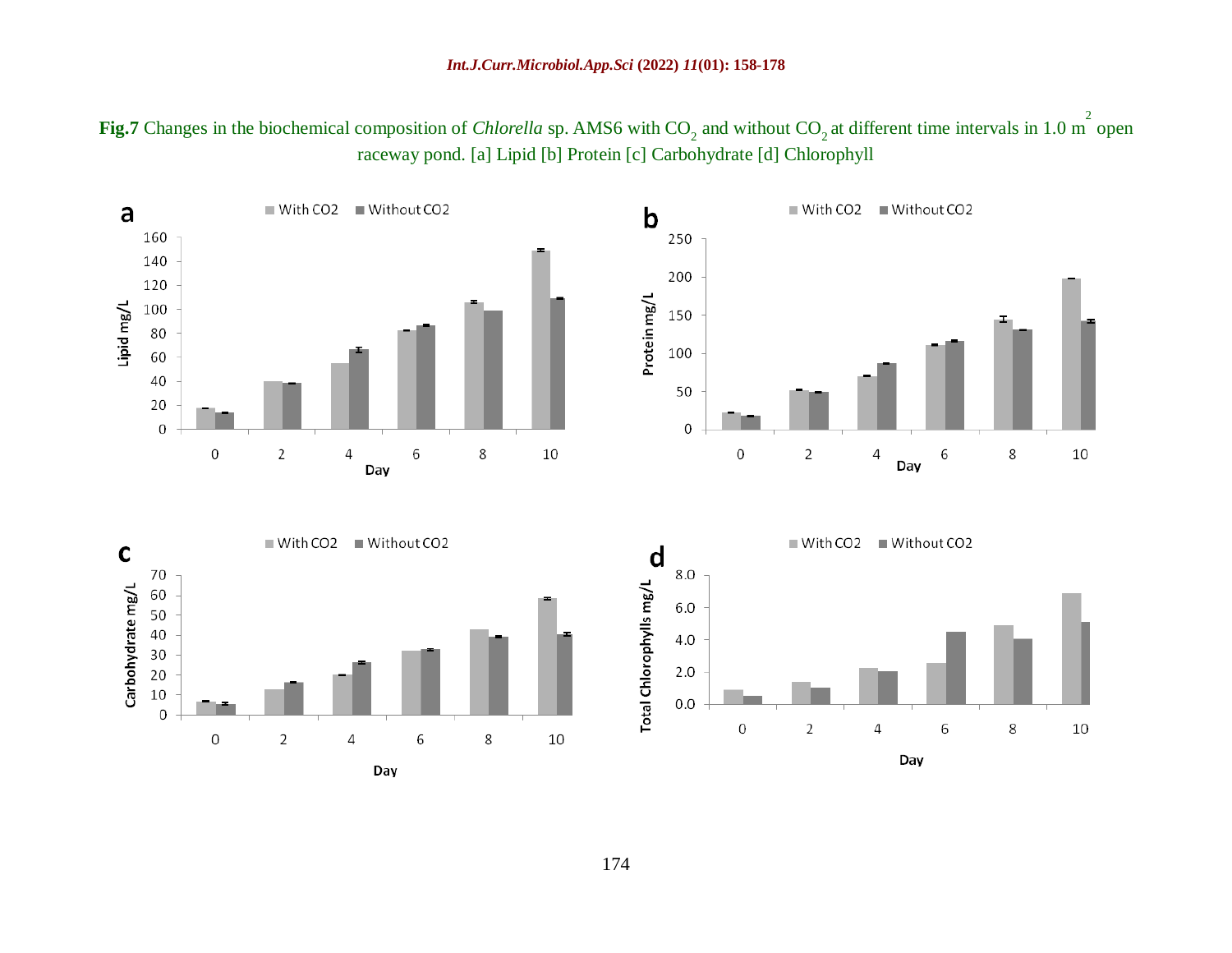Mathimani *et al.,* 2017 demonstrated contamination free, semi-continuous mode cultivation of marine *Chlorella vulgaris* BDUG 91771 at 5 kL open pond. Culture cultivated in seawater supplemented with inexpensive urea and superphosphate exhibited specific growth rate, biomass productivity, lipid content, lipid productivity, and doubling time of 0.703 d<sup>-1</sup>, 0.056 g L<sup>-1</sup> d<sup>-1</sup>, 20% and 0.012 g L<sup>-1</sup> d<sup>-1</sup>, respectively at  $30^{\circ}$ C average system temperature and 30 ppt salinity. In the present study though the strain recorded high lipid content, the volumetric biomass and lipid productivity with and without  $CO<sub>2</sub>$ supplementation recorded were lower than the values reported by Mathimani *et al.,* 2017.

Table 7 shows that the photosynthetic efficiency (PE) of *Chlorella* AMS  $\overline{6}$  cultivated in 1 m<sup>2</sup> open raceway pond was 0.61% for the treatment supplemented with  $CO<sub>2</sub>$  and 0.43% for the control.

Biomass energy values or higher heating values (HHV) reported in the literature range from 20- 23.75 KJ  $g^{-1}$  or MJ kg<sup>-133</sup>. In this study, for the calculation of PE, we considered an energy value of  $20$  MJ kg<sup>-1</sup> for the algal biomass. The treatment supplemented with  $CO<sub>2</sub>$  showed 42% increase in photosynthetic efficiency when compared to the treatment not supplemented with  $CO<sub>2</sub>$ .

In the experiments conducted by Faria *et al.,* 2012 with addition of CO<sub>2</sub>, the cell density of *Chlorella* sp. at the end of the experiments were  $6.43 \times 10^6$  cell  $\text{m1}^{-1}$  in the control and 9.98 x 10<sup>6</sup> cell ml<sup>-1</sup> in the treatment with addition of  $CO<sub>2</sub>$ . It was opined that the variation in the cell density may be related to the availability of dissolved carbon to build several intracellular substances.

*Chinnasamy et al.,* 2009 observed that the highest chlorophyll concentration and biomass of *C. vulgaris* ARC1 supplemented with  $6\%$  CO<sub>2</sub>were  $60$ and 20 times more than that of *C. vulgaris* at ambient CO<sub>2</sub> (0.036%). *Chlorella* KR-1 species showed maximum growth at  $10\%$  CO<sub>2</sub> and good growth rate up to 50%  $CO<sub>2</sub>$  with a wide pH range and temperatures up to  $40^{\circ}$ C (Sung *et al.,* 1999).

## **Biochemical composition**

The volumetric and areal chlorophyll productivity of *Chlorella* ASM6 under  $CO<sub>2</sub>$  supplementation showed 36% increase over control. Similarly, the volumetric and areal productivities of lipids, carbohydrates and proteins in the treatment supplemented with  $CO<sub>2</sub>$ recorded 38, 48 and 41% increase over control, respectively (Table 6). Except carbohydrates, the % of lipids, proteins and chlorophyll content of the alga in the treatment supplemented with  $CO<sub>2</sub>$  was 4.5, 2.6 and 5.3% less than the control. However, the volumetric and areal productivities of lipids, carbohydrates, proteins and chlorophyll in the treatment supplemented with  $CO<sub>2</sub>$ recorded 38, 49, 41 and 36% increase over the productivities obtained for the treatment not supplemented with  $CO<sub>2</sub>$ .

In the present investigation, the protein content reported was between 38-40%, which was significantly higher as compared to previous studies. (Faria *et al.,* 2012) reported that the protein content ranging between 9-11% for *Chlorella* sp. in the control and 6-10% for the treatment supplemented with CO2. Lourenço *et al.,* 2002 also found three times more protein in *Chlorella minutissima* than the protein content reported by Faria *et al.,* 2012.

Faria *et al.,* 2012 reported 19-61% carbohydrate content in *Chlorella* sp. in the cultures supplemented with  $CO<sub>2</sub>$  when compared to 20-26% reported for control. But, in the present study, the carbohydrate content reported for *Chlorella* sp. cultivated with and without  $CO<sub>2</sub>$  was about 11%. However, the lipid content observed in the present study was much higher i.e. 29-30% in both the treatments when compared to 4-13% as reported by Faria *et al.,* 2012.

The *Chlorella* strain used by Faria *et al.,* 2012 recorded low lipid% in the treatment supplemented with  $CO<sub>2</sub>$  when compared to the control. In the present study, there was no significant difference observed in the lipid, protein and carbohydrate % recorded for control and treatment supplemented with  $CO<sub>2</sub>$ . Photosynthetic pigments are minor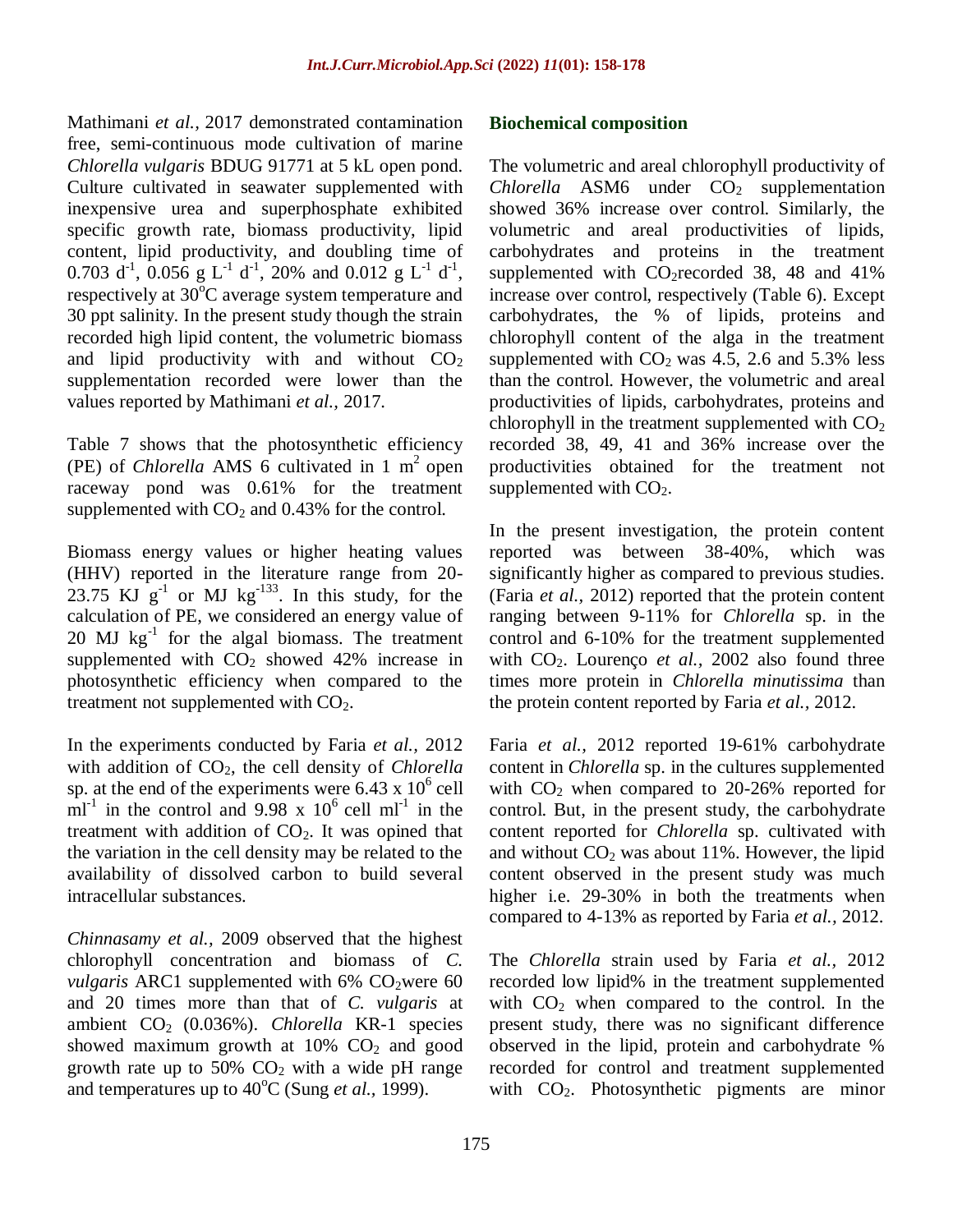substances in the chemical budget of microalgae which constitute less than  $0.6\%$  of the dry matter<sup>38</sup>. But in the present study, the total chlorophyll content observed in *Pavlova* sp. ABT 102, *Chromulina* sp. ABT 103, *Thallassiosira* sp. AMS 5 and *Chlorella* sp. AMS 6 were 0.67, 1.17, 0.77 and 1.41%, respectively.

Observations from the present study clearly indicate the vast diversity and genetic variation present in the algal strains with respect to biomass productivity and biochemical composition. This study also confirms that  $CO<sub>2</sub>$  addition could be a valuable strategy to significantly enhance the volumetric biomass and lipid productivities in algae.

Marine algae are potential sourcesof renewable feedstock for the production of food, feed, nutraceuticals, cosmeceuticals and green chemicals. In the present investigation, 4 different economically important marine microalgal strains such as *Pavlova* sp. ABT 102, *Chromulina* sp. ABT 103, *Thalassiosira* sp. AMS 5 and *Chlorella* sp. AMS 6 were screened for their biomass and lipid productivity through bench-scale studies. Though *Pavlova*sp. recorded highest volumetric biomass productivity followed by *Chlorella* sp. in the studies supplemented with inorganic carbon source, *Chlorella* recorded higher biomass productivity and lipid accumulation than the control when compared to the biomass and lipid values recorded for *Pavlova* sp.*Chlorella* sp. in the trials conducted at the outdoor open raceway ponds recorded higher volumetric and areal biomass and lipid productivities in the treatment supplemented with  $CO<sub>2</sub>$  when compared to the control. This study indicates the potential of various marine microalgae for the production of high value biomass as a source of value added compounds in the form of single cell proteins, carbohydrates and single cell oils which include omega fatty acids such as docosahexaenoic acid (DHA) and eicosapentaenoic acid (EPA) carbohydrates which can be used for food, feed and nutraceutical applications. This study also recommends identification and screening of potential marine algal strains and strain

improvement and development of superlative strains through novel mutation breeding and gene editing using novel CRISPR/Prime editing approaches.

## **Acknowledgements**

The authors thank the management of Aban and the staff of its Biotechnology Division for providing the algal strains and granting permission to utilise their research facilities to conduct this study.

## **Conflict of interest**

All authors declare no conflicts of interest

## **References**

- Slocombe, S P and Benemann, J R, Microalgal production for biomass and high-value products (CRC Press, Boca Raton), 2016, xvii.
- Borowitzka, M A, Carotenoid production using microorganisms. In: Single cell oils, (Ed. Z Cohen & C Ratledge; AOCS Press, Urbana, Illinois), 2010, 225.
- Kyle, D J, Production and use of single-cell oil which is highly enriched in docosahexaenoic acid. *Lipid Technol,*8(1996) 107.
- Ratledge, C, Fatty acid biosynthesis in microorganisms being used for single cell oil production. *Biochimie*,86 (2004) 807.
- Singh, S, Kate, B N and Banerjee, U C, Bioactive compounds from cyanobacteria and microalgae: an overview. *Crit Rev Biotechnol,*25 (2005) 73.
- de Jesus Raposo, M F, de Morais, R M & de Morais, A M, Health applications of bioactive compounds from marine microalgae. *Life Sci,* 93 (2013)479.
- Venkataraman, L V, Becker W E and Shamala T R, Studies on the cultivation and utilization of the alga *Scenedesmus acutus* as a single cell protein. *Life sci,* 20 (1977) 223.
- Soong, P. Production and development of *Chlorella* and *Spirulina* in Taiwan, In: Algae biomass, (Ed. G Shelef and C J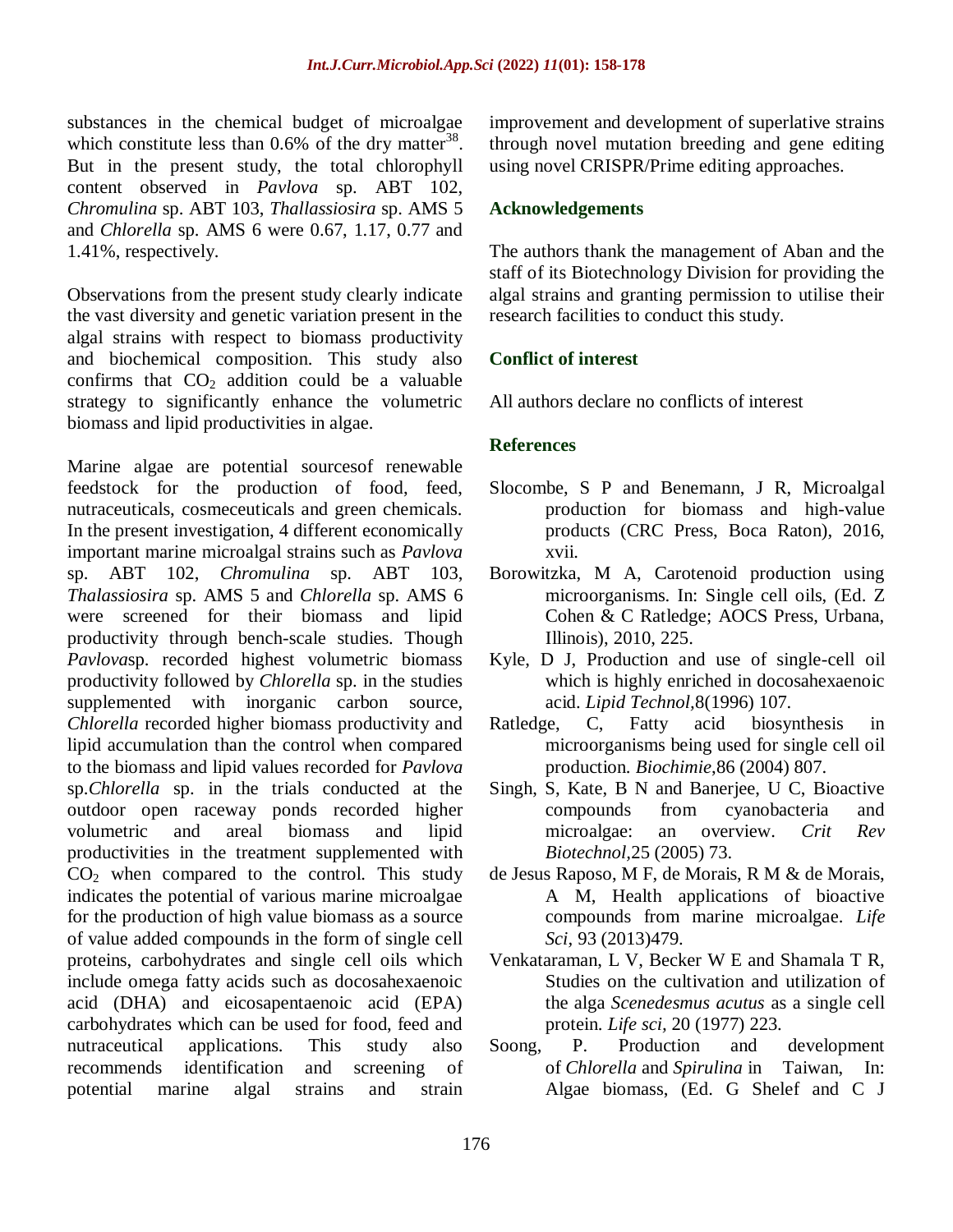Soeder; Elsevier/North Holland Biomedical Press, Amsterdam), 1980, 97.

- Borowitzka, L J, Industrial production: Methods and economics, In: Algal and cyanobacterial biotechnology, (Ed. R C Cresswell, T A V Rees & N Shah; Longman Scientific, London), 1989, 294.
- Lorenz, R T & Cysewski, G R, Commercial potential for *Haematococcus* microalgae as a natural source of astaxanthin. *Trends Biotechnol*, 18 (2000)160.
- Guillard, R R & Ryther, J H, Studies of marine planktonic diatoms: I. *Cyclotella nana*  Hustedt, and *Detonula confervacea* (Cleve) Gran. *Can J Microbiol*,8 (1962)229.
- Ratha, S K, Rao, P H, Govindaswamy, K, Jaswin, R S, Lakshmidevi, R, Bhaskar, S, & Chinnasamy, S. A rapid and reliable method for estimating microalgal biomass using a moisture analyser. *J ApplPhycol*,28 (2016)1725.
- Folch, J, Lees, M & Stanley, G S, A simple method for the isolation and purification of total lipids from animal tissues. *JBiolChem*, 226 (1957)497.
- Lowry, O H, Rosebrough, N J, Farr, A L & Randall, R J, Protein measurement with the folin phenol reagent. *JBiolChem,* 193 (1951) 265.
- Dubois, M, Gilles, K A, Hamilton, J K, Rebers, P T & Smith, F, Colorimetric method for determination of sugars and related substances. *Anal Chem,* 28 (1956) 350.
- Mackinney, G, Absorption of light by chlorophyll solutions. *J. Biol. Chem*, 140 (1941) 315.
- Jensen, A, Chlorophylls and carotenoids, In: Handbook of Phytological methods, (Ed. A Hellebust and J S Crargie; Cambridge University Press, London, UK), 1978, 59.
- Veronesia, D, Ida, A & D'Imporzano, G, Microalgae cultivation: nutrient recovery from digestate for producing algae biomass. *ChemEng*, 43 (2015) 1201.
- Shah, S M, Radziah, C C, Ibrahim, S, Latiff, F, Othman, M F & Abdullah, M A, Effects of photoperiod, salinity and pH on cell growth and lipid content of *Pavlova lutheri*.

*AnnMicrobiol,*64 (2014) 157.

- Roleda, M Y, Slocombe, S P, Leakey, R J, Day, J G, Bell, E M & Stanley, M S, Effects of temperature and nutrient regimes on biomass and lipid production by six oleaginous microalgae in batch culture employing a two-phase cultivation strategy. *BioresourTechnol,* 129 (2013) 439.
- Moazami, N, Ranjbar, R, Ashori, A, Tangestani, M & Nejad, A S, Biomass and lipid productivities of marine microalgae isolated from the Persian Gulf and the Qeshm Island. *Biomass Bioenerg,* 35 (2011) 1935.
- Sahay, S & Braganza, V J, Microalgae based biodiesel production: current and future scenario. *J ExpSci,* 7 (2016) 31.
- Israel, A A & Gonzalez E L, Photosynthesis and inorganic carbon utilization in *Pleurochrysis*  sp.(Haptophyta), a coccolithophorid alga. *Mar EcolProgSer*, 137 (1996) 243.
- Dixon G K, Patel B N & Merrett M J, Role of intracellular carbonic anhydrase in inorganic-carbon assimilation by *Porphyridium purpureum*. *Planta*,172 (1987) 508.
- Raven J A. Implications of inorganic carbon utilization: ecology, evolution, and geochemistry. *Can J Bot,* 69 (1991) 908.
- Badger M R, Kaplan A & Berry J A, Internal inorganic carbon pool of *Chlamydomonas reinhardtii*: evidence for a carbon dioxideconcentrating mechanism. *Plant physiol*. 66 (1980) 407.
- Wang Y & Spalding M H, An inorganic carbon transport system responsible for acclimation specific to air levels of  $CO<sub>2</sub>$  in *Chlamydomonas reinhardtii*. *ProcNatlAcadSci,* 103 (2006) 10110.
- Suzuki E. The cellular and molecular aspects of carbonic anhydrase in photosynthetic microorganisms. *ProgrPhycol Res*, 10 (1994) 1.
- Geider R J, Light and temperature dependence of the carbon to chlorophyll a ratio in microalgae and cyanobacteria: implications for physiology and growth of phytoplankton.